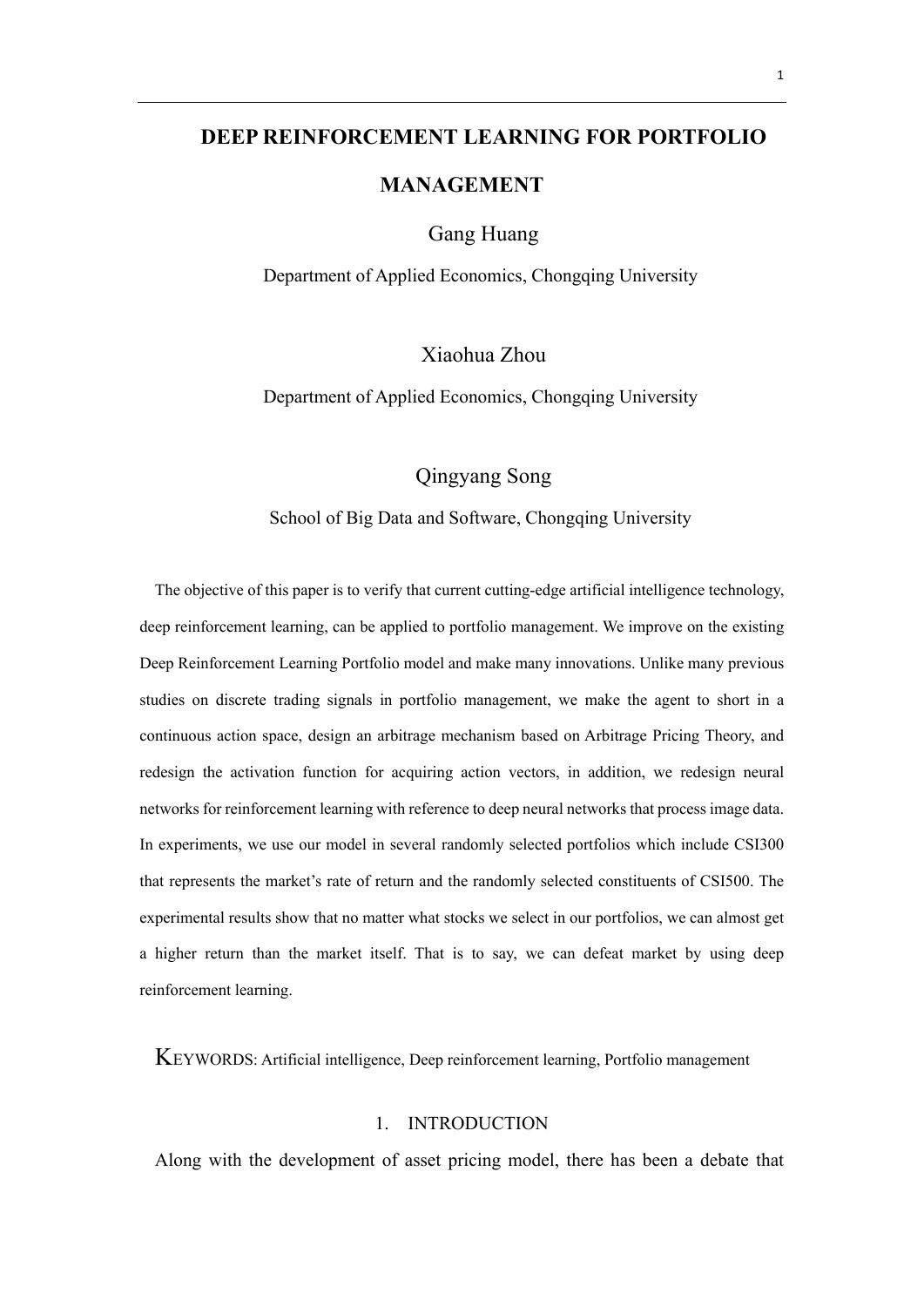nobody can defeat market. Efficient Market Hypothesis argues that stock prices have fully reflected all information, so trying to beat market is futile in an efficient market (Fama, 1970). Then, a lot of market anomalies had been discovered on empirical study of efficient market. Based on Fama's hypothesis, it is observed that most of market are not enough efficient, it means that investors can get excess return by trading, and market also can be defeated. Then Adaptive Market Hypothesis had been proposed to refine the theoretical divergence in financial markets (Lo, 2005), based on this hypothesis, the opportunities for investors to get excess returns had been found in Chinese stock market (ZHOU and SONG, 2017).

The desire of getting excess return drives investors to use econometric method to allocate their portfolio based on asset pricing model. Nonetheless, there have some drawbacks by using it. Harvey et.al. (2016) argues that it is a serious mistake to use the usual statistical significance cutoffs in asset pricing model, and they attempt to establish new benchmarks to guide empirical asset pricing tests. Laloux et.al. (1999) shows Markowitz's portfolio optimization scheme is not adequate, since its lowest eigenvalues are dominated by noise. In addition, a lot of evidence has shown that traditional econometric analysis is not proper approach (Chen and Pearl (2013); Colquhoun (2014); López and Lewis (2019)).

So, how can we defeat market to get excess return? A lot of scholars try to beat market by using machine learning method, especially reinforcement learning. Early work had been done by Moody and Saffell (2001), Dempster and Leemans (2006), Deng et al. (2016), they have achieved good results of predicting single asset movement. Not until in 2015, A major technological breakthrough occurred, Mnih et.al. (2015) applied deep reinforcement learning (abbrev is DRL) to play computer games and prove that human can obtain artificial intelligence (abbrev is AI) by using DRL. This breakthrough inspire a lot of scholars to apply DRL in allocation of portfolio. Jiang et.al. (2017) first apply DRL in portfolio of digital currency. Motivated by Jiang et al, then Filos (2019), Liang et.al. (2018), Qi et.al. (2018) used DRL to analyze the investment portfolios of Chinese, American, and European capital markets. Jiang et al. have done a lot of meaningful work, but their theories and methods cannot be reproduced well in the digital currency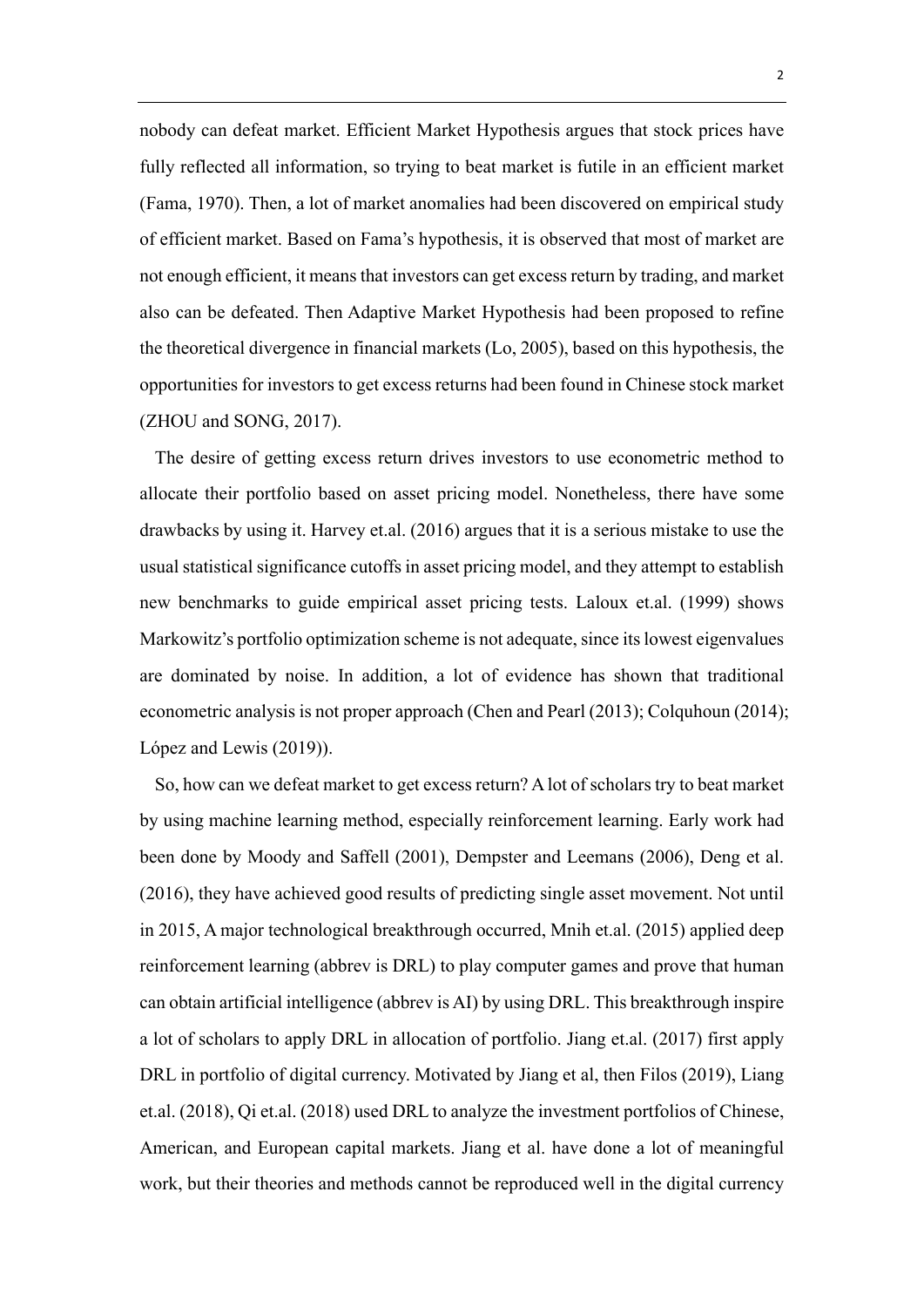market and stock market. Liang argues that the performance of DRL is unstable in portfolio management, agent tend to invest funds in an asset, and more promising algorithms should be created for improving the unstable performance. Qi et al. have achieved good experimental results in Chinese stock market by imposing numerical restrictions on the weight vector, but this approach is contrary to the original intent of AI technology that the optimal weights should be found by the agent itself, instead of setting the weights of assets by human. Filos argues that despite the strategies obtained by DRL is good, the method lack interpretability and cannot be exhaustively tested, these discourage practitioner from adopting the solutions.

Different from Jiang et al.'s method, Wang and Zhou (2019) used reinforcement learning to analyze S&P's 500 based on the mean-variance model and obtained good experimental results, but their model do not have a short-selling mechanism. Guo et.al. (2018) proposed Robust Log-Optimal strategy, in which an unknown constant  $C_0$  is used to control the position, but how to determine the optimal the value of  $C_0$  has not made a detailed solution, and the robustness of the model is questionable. Zhang et.al. (2020) used DRL to study future contracts and got satisfactory results, but their model focuses on the comparative application of reinforcement learning algorithms, neglects the application of deep learning networks, and their LSTM network lacks the ability to process high-dimensional data.

Our approach is motivated by Jiang et al.'s literature. It has been well documented that no scholars have used DRL to make short in the Chinese stock market. Our innovations are mainly in the following four areas. First, we add a short mechanism to the original model. Second, we design an arbitrage mechanism according to Arbitrage Pricing Theory. Third, we redesign the activation function that used to acquire action vector. Fourth, we reconstruct the neural networks in DRL based on deep learning network used in image processing, and apply DDPG algorithm to obtain more accurate results. According these four innovations, we can apply DRL in portfolio management to get AI in practice. In order to verify whether our model has a certain level of AI, we randomly select several stocks from the constituents of CSI500, and associate these stocks with CSI300 to form a portfolio. We repeat such a randomly selected portfolio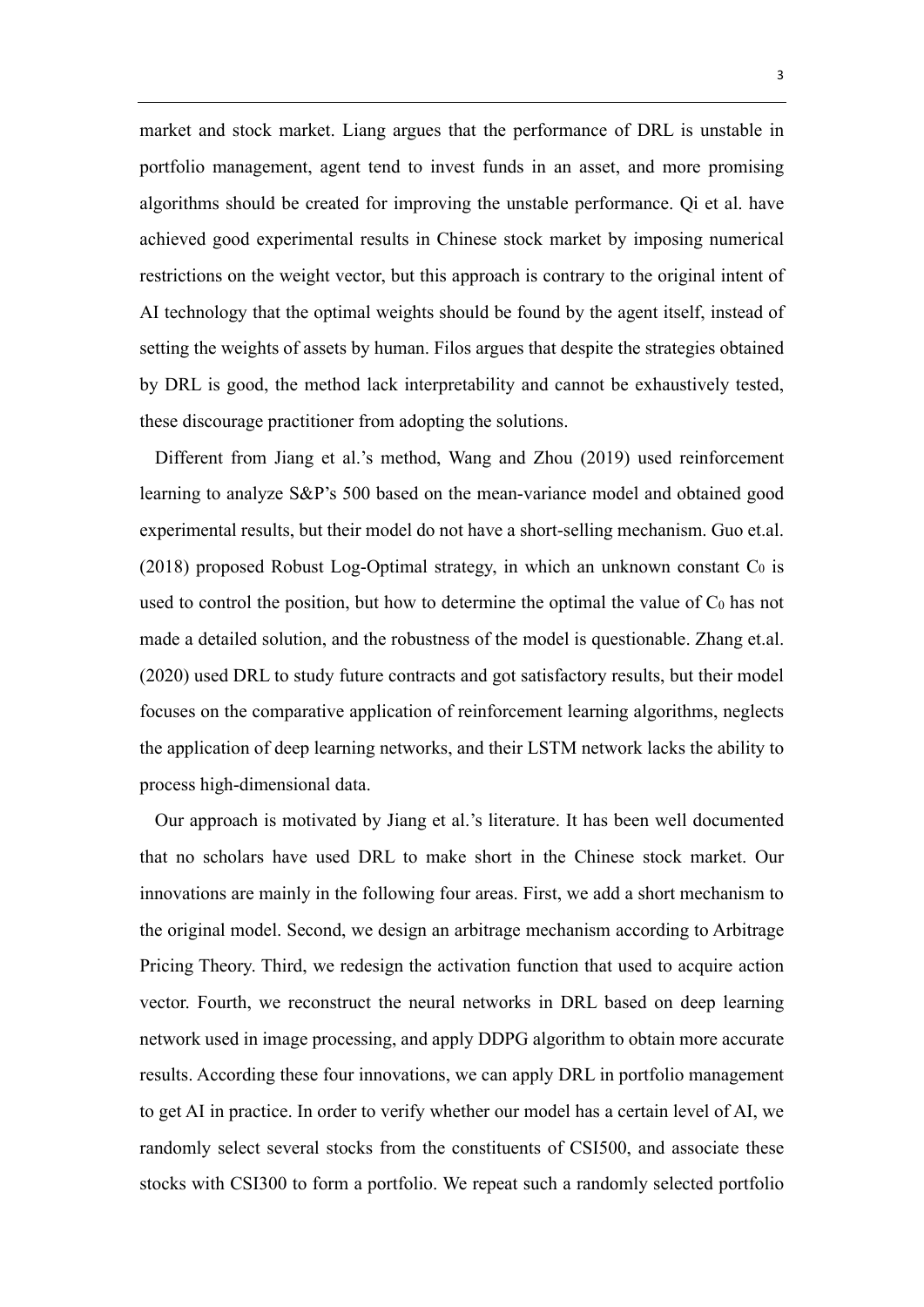for several sets, and verify whether these portfolios' rate of return can outperform the market's average rate of return that is denoted by CSI300's rate of return.

The rest of the paper is structured as follows. Section 2 gives the definition of our DRL model applied in portfolio, in which short mechanism, arbitrage mechanism and activation function are designed. Section 3 discusses how to design deep learning network used in DRL when applying DDPG algorithm. Section 4 shows the experiments. Section. 5 concludes the paper.

#### 2. Theory and Methodology

### *2.1. Reinforcement Learning*

The core of current artificial intelligence is reinforcement learning, which is a branch of machine learning. Reinforcement learning has four basic elements: agent, state or environment, action and reward. The agent takes actions to obtain rewards in the state and get to the next state. The agent will repeat this process again and again until to the end of state. Such a process of iterative operation is called Markov Decision Process (abbrev is MDP), which constitutes a complete trajectory from beginning to end. The trajectory could be defined as  $\tau = (S_0, A_0, R_1, S_1, A_1, R_2, \cdots)$ . The trading process of a portfolio can be regarded as an MDP, and a trader who owns a certain portfolio is the agent in reinforcement learning.

In a trajectory  $\tau$ , the average rewards obtained from an interaction between the agent and environment is  $\overline{R}$ . In our paper, the  $\overline{R}$  is defined as

$$
\bar{R} = \frac{1}{t_f} \sum_{t=1}^{t_{f+1}} \gamma_t \tag{1}
$$

In formula (1),  $t_f$  denotes the f<sup>th</sup> trading period,  $\gamma_t$  represents the income obtained during a single trading period at time *t*. It should be noted that this paper studies the Chinese stock market, which currently operates under the T+1 trading system, where a single stock asset can only be traded once a day in most cases. Therefore, we specify that each asset in a portfolio is only traded once a day, in addition, we also allow the position of the previous trading day to be opened once again after the position has been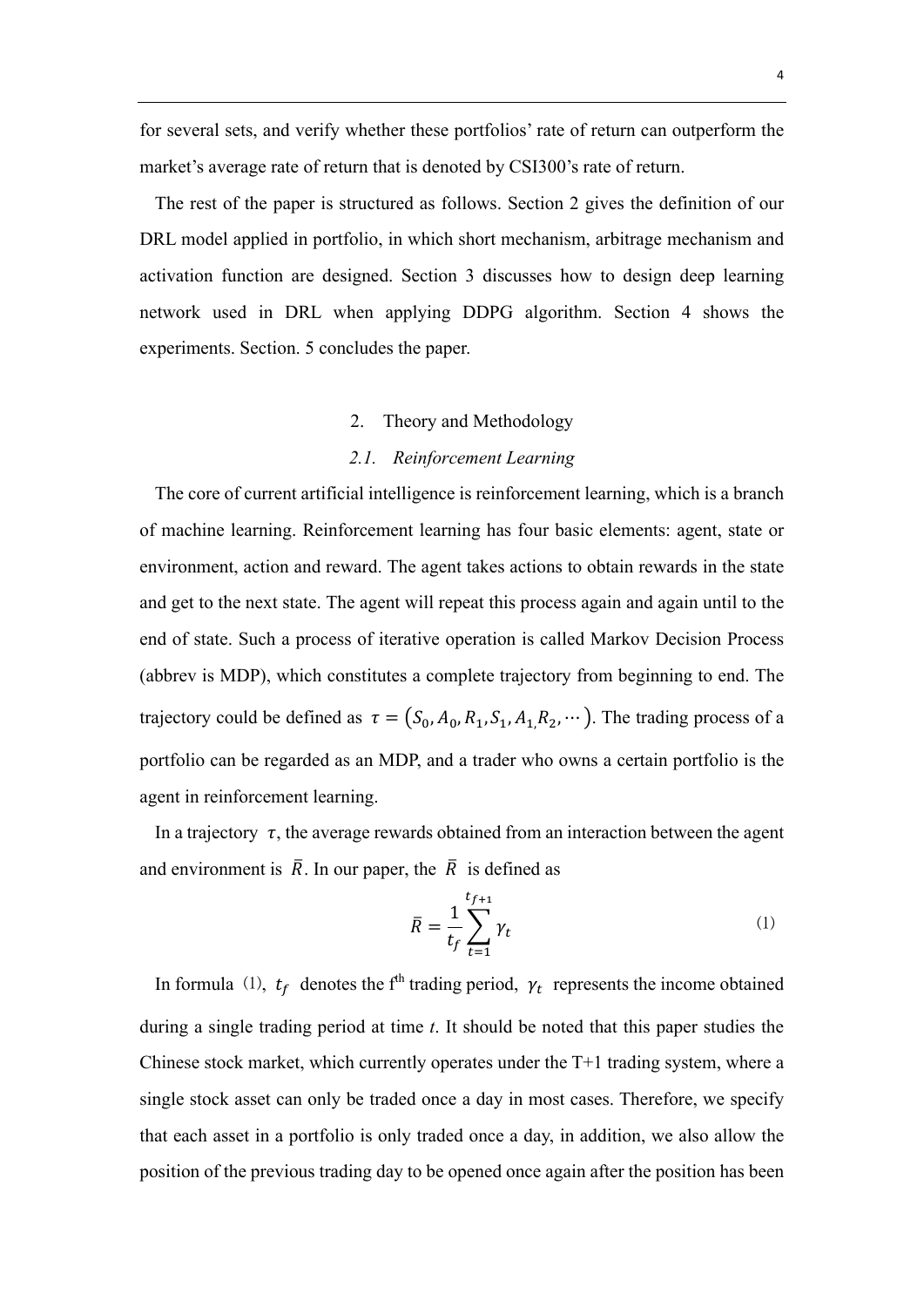cleared for that day. Therefore,  $\gamma_t$  denotes the daily logarithmic rate of return of a portfolio in this paper.

#### *2.2. Definition of State Space and Price Tensor*

We follow the definition of  $S_t$  from Jiang et al. 's literature with some modifications to  $X_t$  and  $W_t$ , furthermore, we are inspired by Liu et.al. (2019)'s factors model which can explain most of anomalies in Chinese stock market. Therefore, we set state  $S_t$  =  $(X_t, W_t)$ , where  $X_t$  is a tensor consisting of price features and non-price features,  $W_t$ is an action vector consisting of the weight of each asset in a portfolio. The structure of  $X_t$  shows in figure 1.



Figure 1.—Data structure of the price tensor *Xt*

Tensor  $X_t$  is composed of four price features: close price  $(V_t^{(c_l)})$ , high price  $(V_t^{(h_l)})$ , low price  $(V_t^{(lo)})$  and open price  $(V_t^{(op)})$  and three non-price features: Earnings-to-Price (abbrev is EP), Price-to-Book (abbrev is PB), and Turnover factor, where *t* represents the  $t^{th}$  trading period. Since we set the length of observation windows  $n = 50$ , the data windows is constructed at least from the  $51<sup>st</sup>$  trading period.

The formula for each price feature is defined as

$$
V_t^{(cl)} = \left[ \nu_{t-n+1} \oslash \nu_t | \nu_{t-n+2} \oslash \nu_t | \cdots | \nu_{t-1} \oslash \nu_t | 1 \right] \tag{2}
$$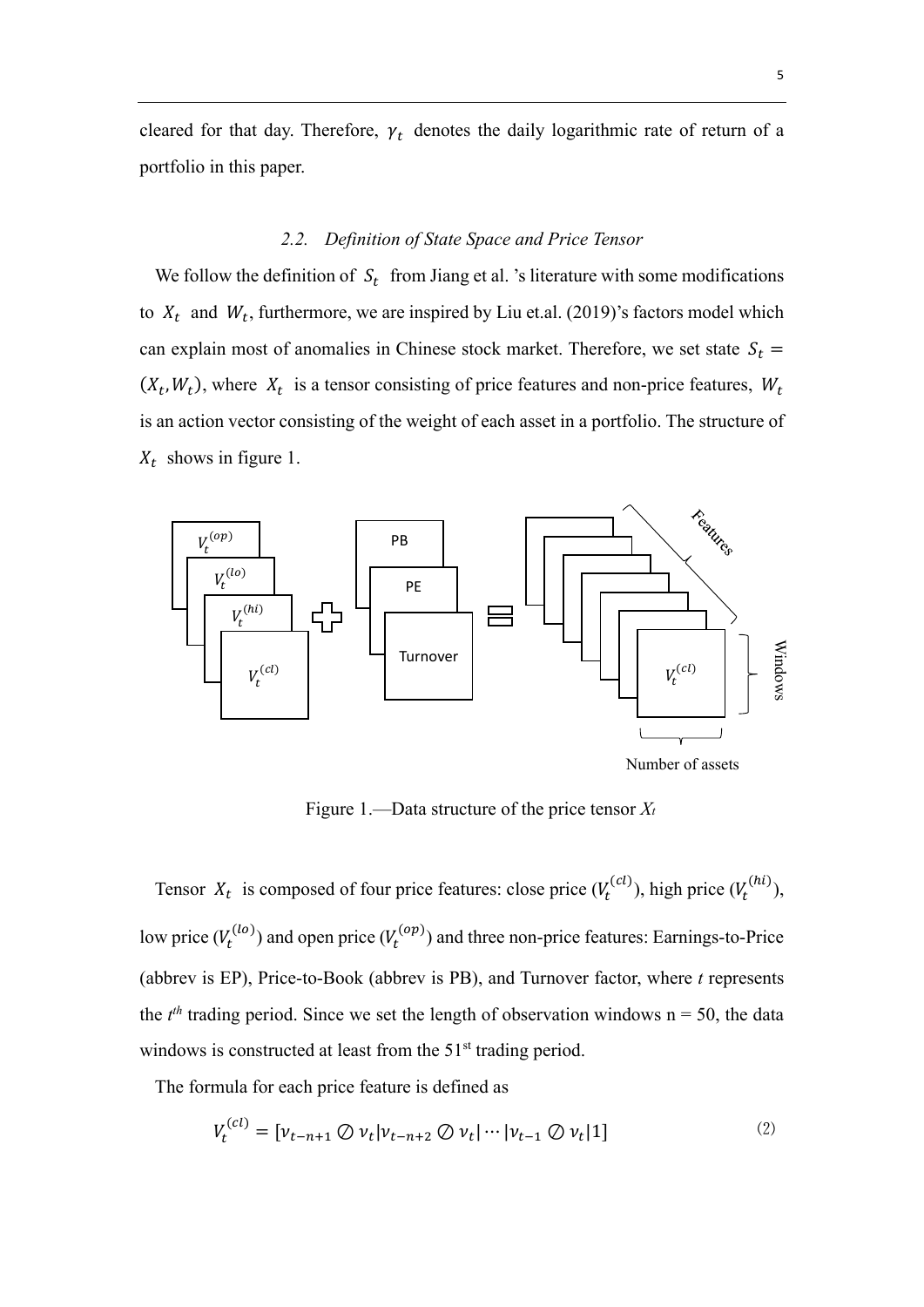$$
V_t^{(hi)} = [v_{t-n+1}^{(hi)} \oslash v_t | v_{t-n+2}^{(hi)} \oslash v_t | \cdots | v_{t-1}^{(hi)} \oslash v_t | v_t^{(hi)} \oslash v_t]
$$
  

$$
V_t^{(lo)} = [v_{t-n+1}^{(lo)} \oslash v_t | v_{t-n+2}^{(lo)} \oslash v_t | \cdots | v_{t-1}^{(lo)} \oslash v_t | v_t^{(lo)} \oslash v_t]
$$
  

$$
V_t^{(op)} = [v_{t-n+1}^{(op)} \oslash v_t | v_{t-n+2}^{(op)} \oslash v_t | \cdots | v_{t-1}^{(op)} \oslash v_t | v_t^{(op)} \oslash v_t]
$$

Among them, the lowercase letter  $v_t$  denotes the close price of trading day  $t$ , and the symbol ⊘ is element-wise division, which indicates that each element in the vector on both sides of the symbol is divided by its respective position.

And all the non-price features are normalized by its mean and variance (z-score normalization).

### *2.3. Definition of Action Space*

We take the weights of each asset in the portfolio as an action, so we set  $\text{Actions} =$ *Weights.* That is to say, action vector  $A_t$  is weight vector  $W_t$ , where t represents the  $t^{th}$  trading period. The  $W_t$  can be written as

$$
W_t = \left(\omega_{0,t}, \omega_{1,t}, \omega_{2,t}, \cdots, \omega_{m,t}\right) \tag{3}
$$

The first weight  $\omega_{0,t}$  represents the proportion of cash value owned by investors to the total market value of the portfolio in the  $t^{th}$  trading period,  $\omega_{m,t}$  is the proportion of assets' market value invested by investors in CSI300 to total market value of the portfolio in the *t th* trading period.

Here is an explanation of the short mechanism. Taking the futures market as an example, the assets in the market can be shorted, and the transaction is margin trading. Either long position or short position, the money in the margin is occupied by the position, and this part of occupied money cannot be used for trading.

The process of short selling in the stock market is a little different from futures market, the main process is to first borrow the stock (since you dont own the stock, you have to borrow it, while the lender will withhold the collateral of yours), then sell the stock at the appropriate price. When the stock price fluctuates to a desired price, the same number of the stocks are purchased back, and all the stocks are finally returned to the debit side, while recovering the collateral and getting the sell-buy spread among the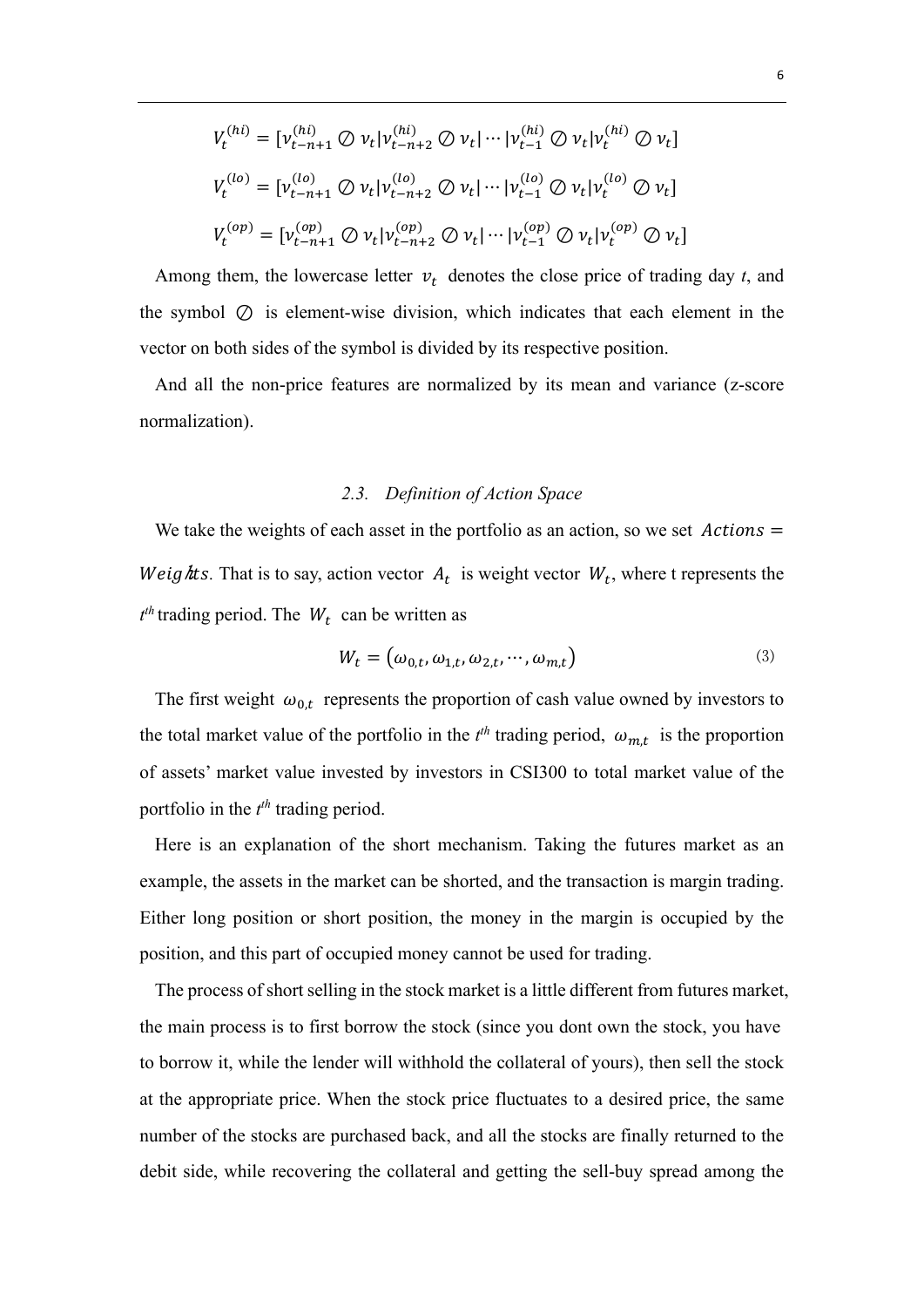stocks. Here we do not consider the holding cost of borrowed stocks, and do not consider the dividends or bonuses obtained when holding the borrowed stocks. At the same time, we assume that the leverage ratio for short is 1:1, which means that the price of mortgage assets is the same as the real-time price of borrowed stocks. Negative weights mean short position and gain a positive return when the stock price drops, on the contrary, positive weights means long position and gain a negative return when the stock price drops. Long position can only obtain positive returns when the stock price rises, which is the opposite of short position. Therefore, the value range of the action vector  $W_t$  is [-1,1].

All the asset weights of a portfolio obey the following relationship,

$$
\sum_{i=0}^{m} |\omega_i| = 1 \tag{4}
$$

That is, in an action vector, the sum of the respective absolute value of all action weights is 1, where  $\omega_0$  represents cash, since cash cannot be shorted, the value range of its weight is [0,1].

Here is an example of how to calculate the weights of shorted assets. If we borrowed some stocks with a market value of Ұ300,000, then were shorting these borrowed stocks, meanwhile, the market value of other assets in the portfolio is Ұ700,000, at this moment, the weight on the borrowed stocks can be calculated as:  $\omega_{borrowed}$  =  $\frac{-300,000}{700,000+|-300,000|} = -0.3.$ 

We initialize the weight of a portfolio to  $W_0 = (1,0,\dots,0)^T$ , which means that we only have cash asset in our portfolio and zero money invested in other assets at the beginning of the trade. We assume that the entire portfolio has  $1$  cash asset  $+$  m risk assets (risk assets in this article refer to the constituents of CSI500 and the CSI300 stock index). The structure of the weight vector is shown in figure 2.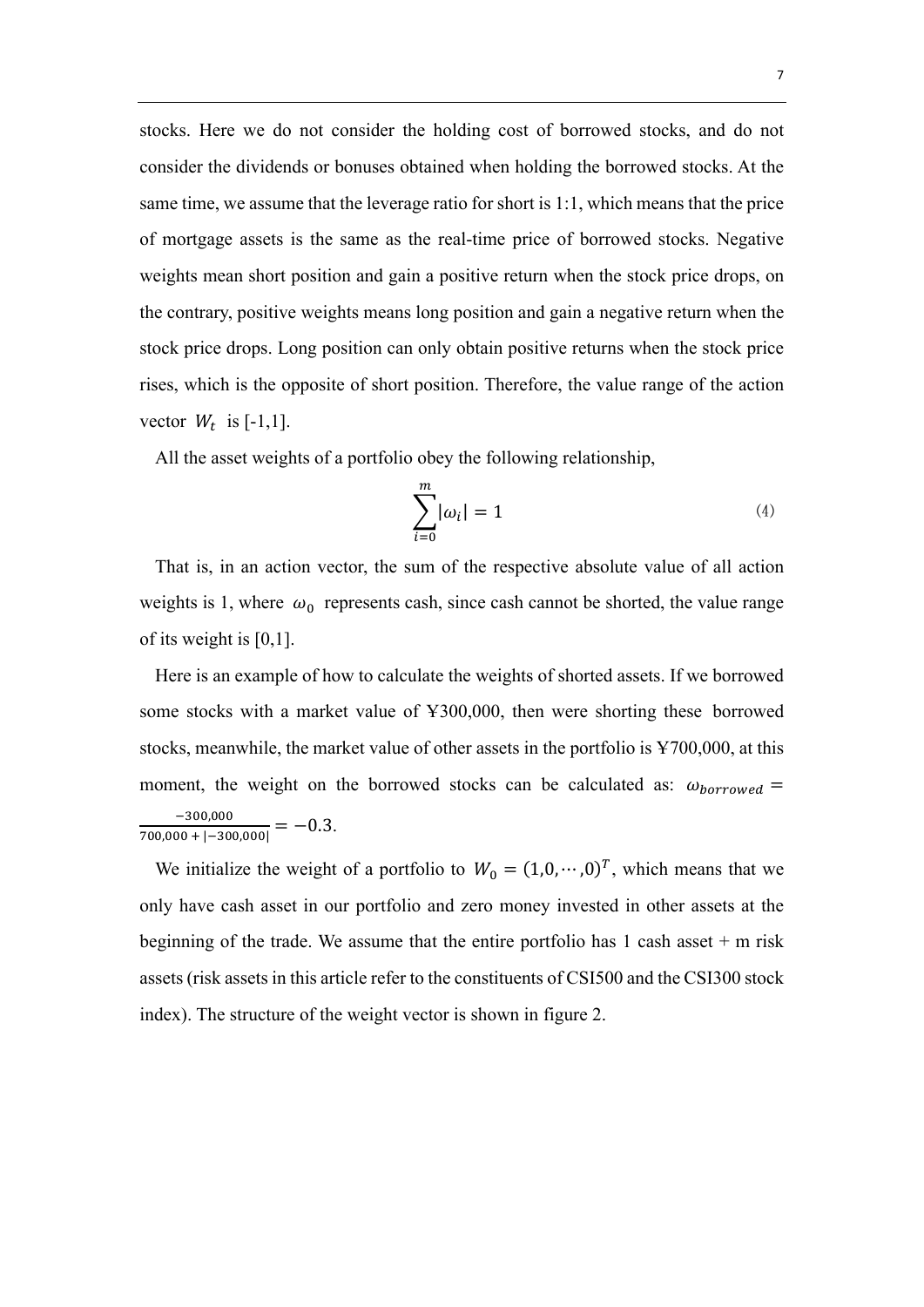

Stock weights

Figure 2.—The structure of the weight vector

We take the CSI300 financial futures into our portfolio. Since the constituents of CSI300 are high-quality stocks in Chinese market, the return of CSI300 is actually better than the comprehensive performance of the market itself, but here we assume that the return of CSI300 can represent the overall return of the market. If you put all your money into CSI300, you are getting the average return of the market, and you cant get the excess return.

#### *2.4. Arbitrage*

Arbitraging is a very important idea in portfolio theory. We take CSI300 as the investment benchmark. Although we have pointed out some shortcomings of traditional econometric analysis in INTRODUCTION section, we assume that Arbitrage Pricing Theory (abbrev is APT) is still worthy to apply. Based on APT (Ross, 2013), stocks have a linear relationship with each other because all stocks can be represented by some common factors. Make a long story short, if some stocks are overvalued and the price of the stocks are predicted to fall, the best way to get excess returns is to sell those overvalued stocks and have a long position of CSI300 to reduce risk at the same time. Vice versa, if an asset is undervalued, go long this undervalued asset and short the CSI300 at the same time. Therefore, here we introduce a very important mechanism in a portfolio, which is that the investment benchmark's weight and other stocks' weight cannot be positive or negative at the same time. Therefore, the weight vector has the following restrictions,

$$
\sum_{i=1}^{m} |\omega_i| \neq |\sum_{i=1}^{m} \omega_i| \text{ and } \sum_{i=1}^{m} |\omega_i| - |\omega_m| \neq 0 \tag{5}
$$

As the formula  $(5)$  shows above, the sum of the absolute values of the weight vector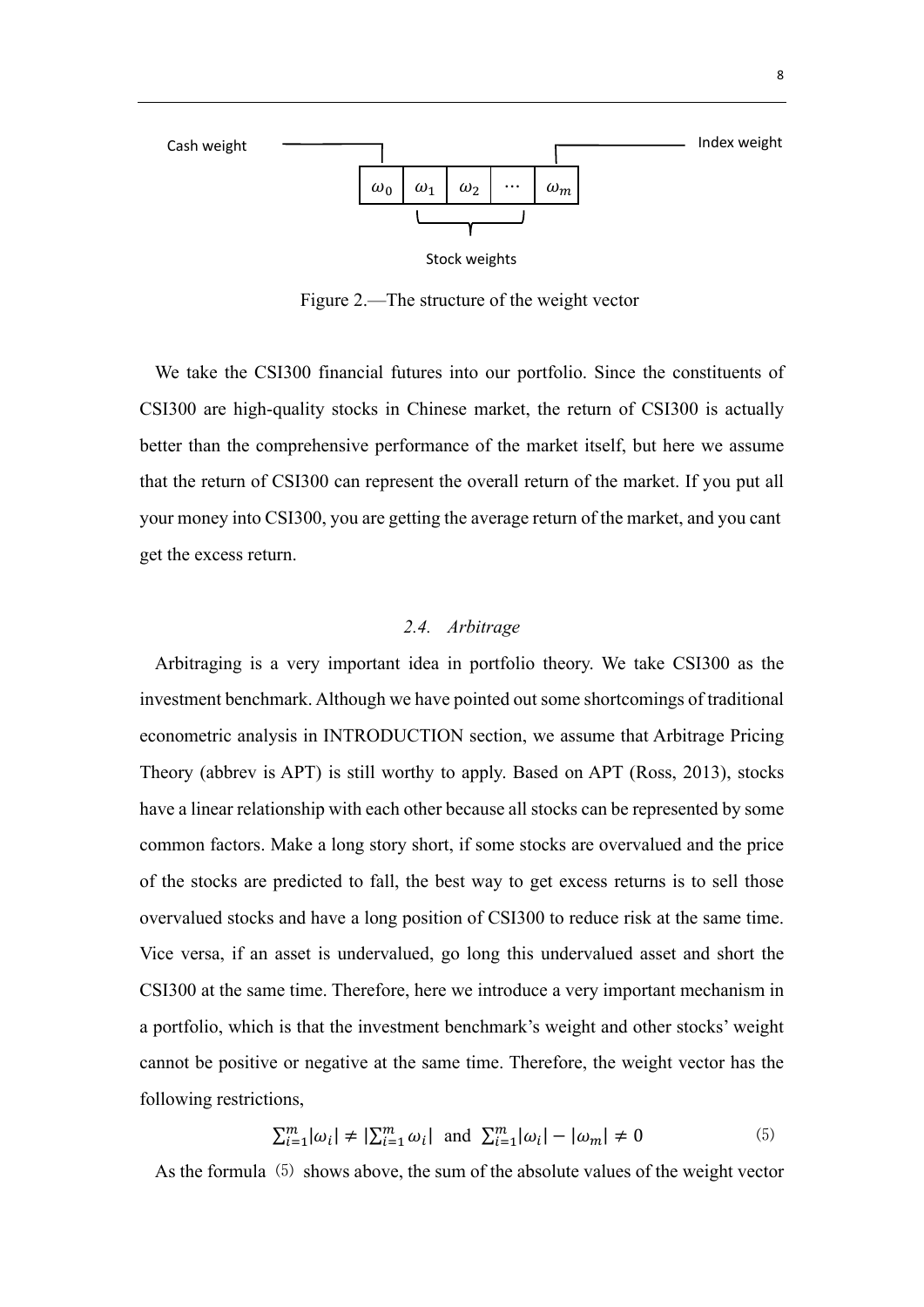$\omega_i$  cannot be equal to the absolute value of its sum. We allow the agent to adopt a conservative strategy and only allocate funds to the CSI300 and cash, where the weights of all stocks are zero, we also allow the agent to adopt an aggressive strategy, and the CSI300's weight is zero at this time. If all the weights are positive or negative at the same time while updating gradient, then we immediately reverse the weight of CSI300  $\omega_m$ , i.e.,

$$
\omega_m := -\omega_m \tag{6}
$$

#### *2.5. Reward Function*

We take the daily logarithmic return of portfolio as the reward function. Inspired by Jiang, we define the relative price vector  $Y_t$  as

$$
Y_t \triangleq P_t \oslash P_{t-1} = (1, p_{1,t} / p_{1,t-1}, \cdots, p_{i,t} / p_{i,t-1})^T
$$
\n(7)

The first element in  $Y_t$  represents the relative price of cash, the last element represents the relative price of the CSI300, and  $P_t$  represents the closing price vector of each asset in the portfolio in trading period *t*. We assume that the growth rate of cash over the investment period is always zero (i.e., the value of a unit cash will neither increases nor depreciates over the investment period), therefore, the first element of the relative price vector  $Y_t$  is always one.

If  $\rho_t$  is used to represent the price of the portfolio in trading period *t*, ignoring transaction costs, the price of the portfolio can be expressed as

$$
\rho_t = \rho_{t-1} \exp[(\ln Y_t) \cdot W_{t-1}] \tag{8}
$$

Among formula  $(8)$ , symbol  $\cdot$  denotes the dot product of the vector, ln represents the natural logarithm calculator, and exp represents the natural exponential function.

The daily logarithmic return of portfolio is

$$
\gamma_t = \ln(\rho_t / \rho_{t-1}) \tag{9}
$$

In formula (1), we have the definition of  $\overline{R}$ , which is an average cumulation of  $\gamma_t$ . The purpose of training agent is to maximize  $\overline{R}$  by using DRL.

### *2.6. Transaction cost*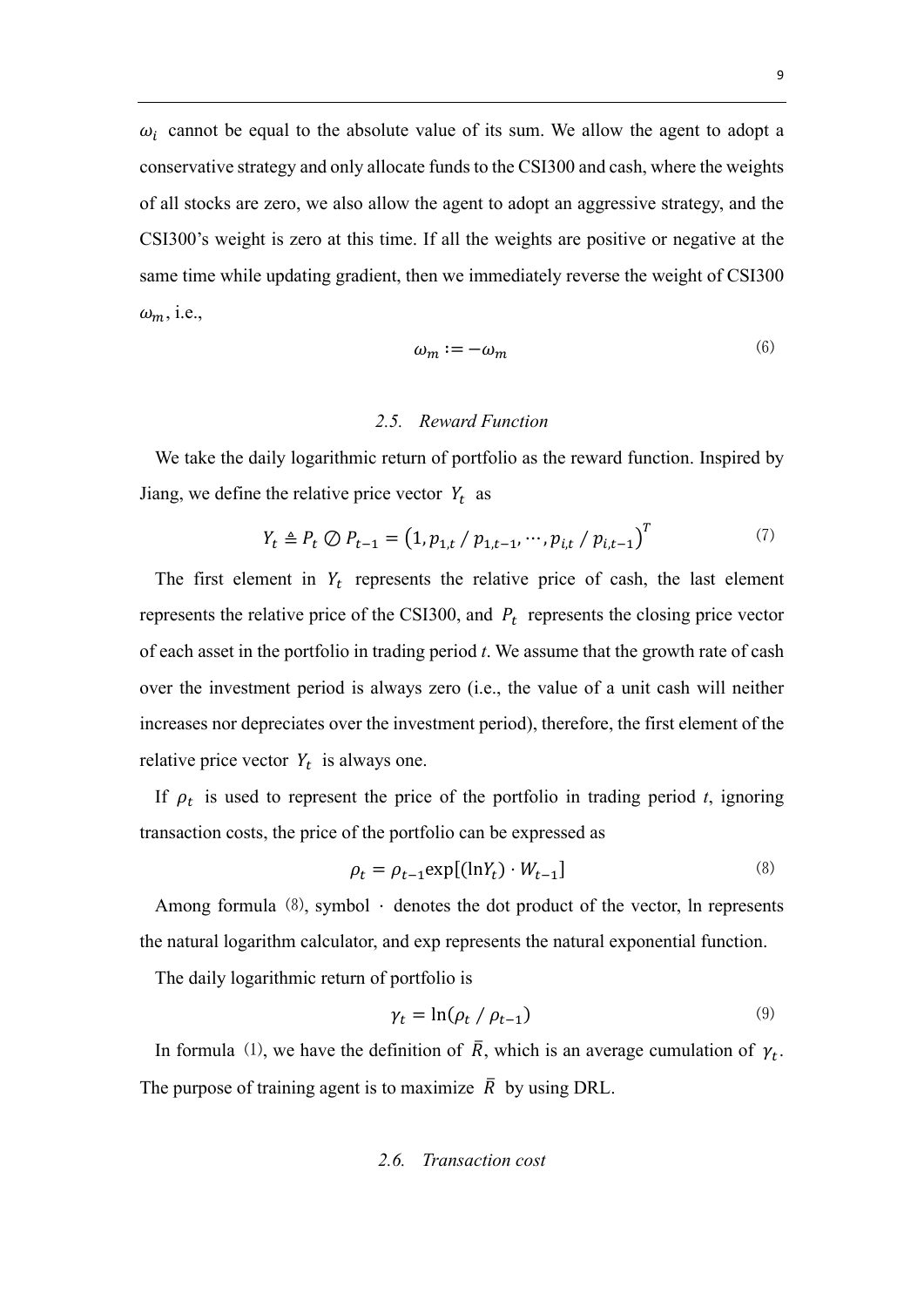At the beginning of trading in time *t*, the portfolio's weight vector is  $W_{t-1}$ . Due to price changes of assets in the market, the weight vector changes to  $W_t'$  at the end of the trading in time *t*. The formula for the weights' evolution is

$$
W'_{t} = (Y_{t} \odot W_{t-1}) / (Y_{t} \cdot |W_{t-1}|) \tag{10}
$$

In formula  $(10)$ , The symbol  $\odot$  denotes Hadamard product, which means elementwise multiplication, and the symbol | | represents the absolute value for each element in the vector. Since the objective function (reward function) will maximize the returns of portfolio while updating gradient, the weight vector will evolve from  $W_t^{\prime}$ to  $W_t$  before the start of trading in time  $t+1$ , so that the whole rate of transaction cost of portfolio at this point is

$$
C_t = \mu_t \left( \sum_{i=1}^m \left| \omega_{i,t} - \omega_{i,t} \right| \right) \tag{1}
$$

 $\mu_t$  is the single asset's rate of transaction cost in stock exchange, which include commission and other costs in the transaction process. If the transaction cost is considered, the price of the portfolio at this point is

$$
\rho_t = \rho_{t-1}(1 - C_t) \exp[(\ln Y_t) \cdot W_{t-1}] \tag{12}
$$

Then we analyze the specific process of weight evolution. Assuming that at time *t-1*, the trader has allocated the weight of each asset in the portfolio which is  $W_{t-1}$ , when coming to time t, the price of each asset will change accordingly (even if the price remains the same, we also believed that the asset price has changed, but the degree of change is zero), at this time the portfolio's rate of return is,

$$
portfolio_{t} = \gamma_{0,t} \omega_{0,t-1} + \gamma_{1,t} \omega_{1,t-1} + \dots + \gamma_{m,t} \omega_{m,t-1} = \Gamma_t \cdot W_{t-1}
$$
 (13)

Among formula  $(13)$ ,  $\Gamma_t$  is the vector which represent each asset's rate of return in portfolio at time  $t$ , which can be obtained from  $\ln Y_t$  (note that at this timepoint, when the portfolio return has been calculated, traders have not reassigned weights to the assets), due to price changes, the weight of each asset in the portfolio will automatically change to  $W_t'$  accordingly. And the calculation formula for the  $W_t'$  is shown in formula  $(10)$ . After that, the trader will predict the price movement of assets at time  $t+1$ and reassign the weight  $W_t$  to the assets before the end of time *t*. We can calculate the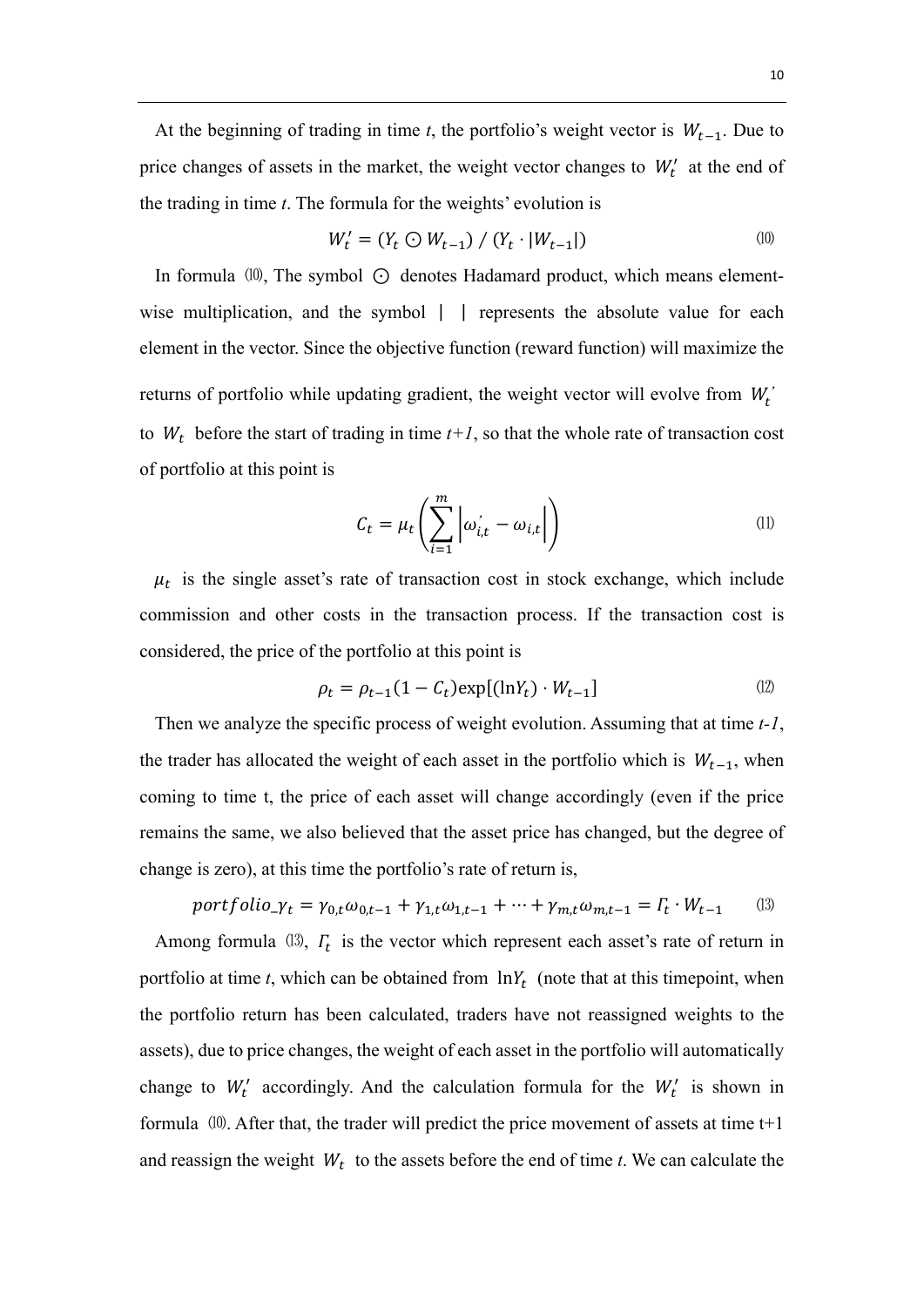transaction cost through the weights' change from  $W'_t$  to  $W_t$ , and the trader will repeat this transaction process until the trading is closed. Actually, the  $W_t$  is obtained by the neural network in DRL, which we will discuss next.

### 3. Reinforcement Learning Algorithm

In our paper, we take Deep Deterministic Policy Gradient (abbrev is DDPG) as the algorithm of reinforcement learning. DDPG has relatively good properties in various algorithms for reinforcement learning. The policy of DDPG is deterministic, so the gradient updates can be used to find the optimal policy, which is similar to the policy gradient (abbrev is PG), but in the PG algorithm, the policy uses stochastic policy gradient in order to explore and exploit environment. However, the policy of DDPG is deterministic, therefore, stochastic policy gradient cannot be used. In order to explore and exploit environment, the policy of DDPG is added noise sampled from a normal distribution N(0, 0.3).

Deep Deterministic Policy Gradient (DDPG) is an off-policy algorithm which learns a Q function and a policy for environments with continuous action spaces. The optimal action-value function  $Q^*$  is given by:

$$
Q^*(s, a) = \underset{s' \sim P}{\mathbb{E}} \left[ r(s, a) + \gamma \max_{a'} Q^*(s', a') \right] \tag{14}
$$

where  $s \sim P$  denotes the *s* is sampled from the environment with distribution  $P(\cdot | s,$ a). And the loss function of DDPG is defined as,

$$
L(\phi, D) = \underset{(s, a, r, s', d) \sim D}{\mathbb{E}} \left[ \left( Q_{\phi}(s, a) - \left( r + \gamma (1 - d) \max_{a'} Q_{\phi}(s', a') \right) \right) \right] \tag{15}
$$

DDPG algorithm is an improvement of DQN, more details can be found in the related literatures (Silver et.al. (2014), Lillicrap et.al. (2015)).

### *3.1. Deep Neural Network Design*

Deep Neural Network solves the previous problem of exploding gradient and vanishing gradient when updating gradients in Artificial Neural Network, it can overlay more network layers and thus fit the objective function more accurately. Let's suppose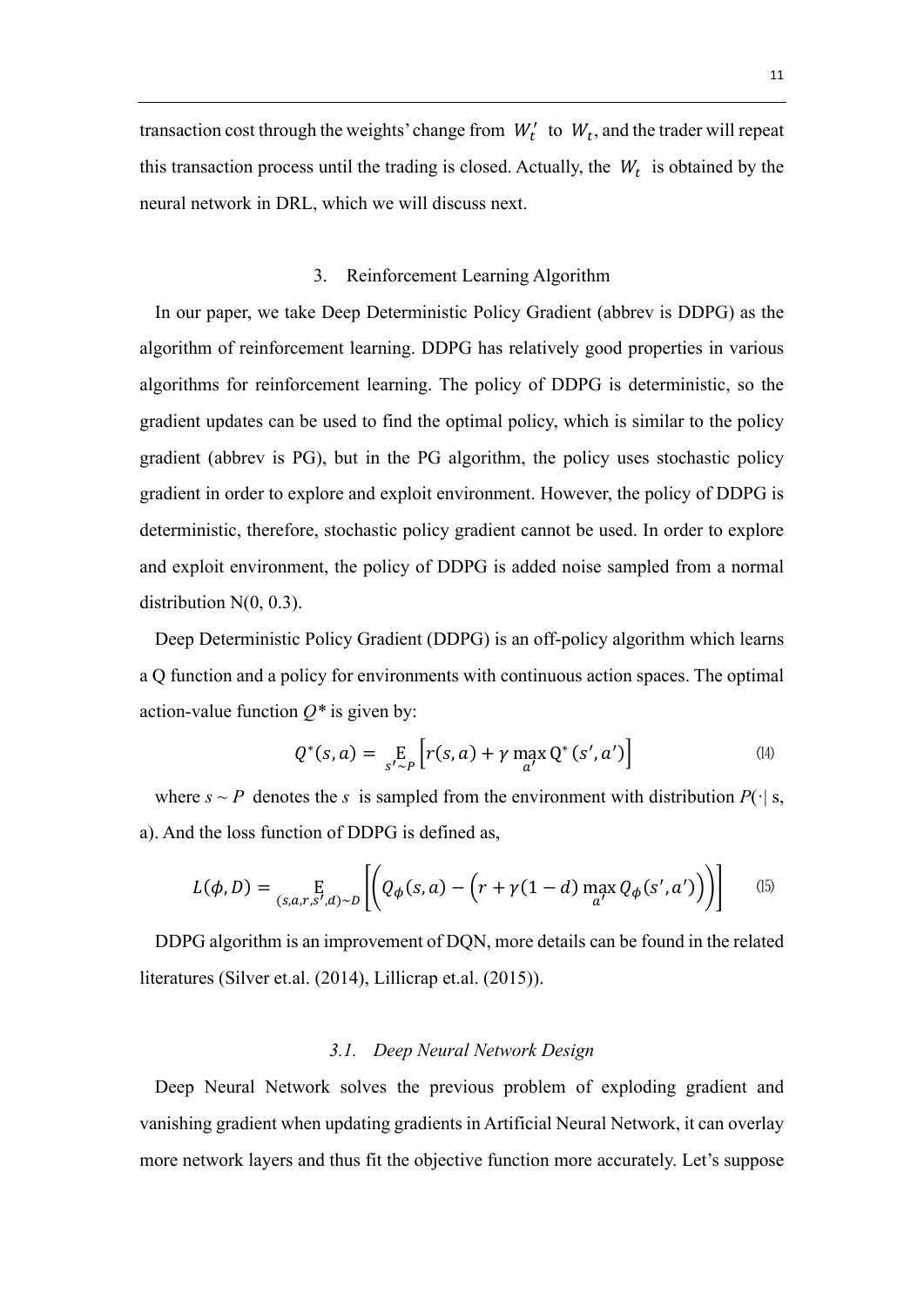this situation, if a DRL algorithm is pretty good but the performance of the neural network adopted by the DRL algorithm is not good enough, the agent definitely cannot obtain the optimal strategy in a environment. We describe this situation as "the neural network is lack of expression".

In order to pursue more accurate results, we redesigned the deep neural network in DRL algorithm. Since the tensor  $X_t$  in the state  $S_t$  has the same structure as the image data, it is natural that we thought of designing our deep neural network by using the network structure for processing image data. At the beginning of our experiment, we planned to use Resnet (He et.al., 2016) as our reference object, but Resnet require high computing capabilities to do a large number of convolution operations, taking into account the hardware conditions of our laboratory, we finally chose Alexnet (Krizhevsky et.al., 2012) as a reference object for network design. The DDPG algorithm has two neural network structures which are Actor and Critic. Actor is used to explore the policy function, and Critic is used to represent the value function, in the following we will introduce the network design of these two structures.

In our paper, Actor is used to explore the optimal action vector, i.e., the optimal weight vector. Since the purpose of training the neural network is to maximize the  $\overline{R}$ , and  $\overline{R}$  is calculated from the closing price of the assets, which is also an element of the tensor  $X_t$ , and the weight vector  $W_t$  is also used to calculate  $\overline{R}$ , therefore, maximizing the value of  $\overline{R}$  will definitely change the value of  $W_t$  when updating gradients. Based on the analysis above, the structure of Actor is,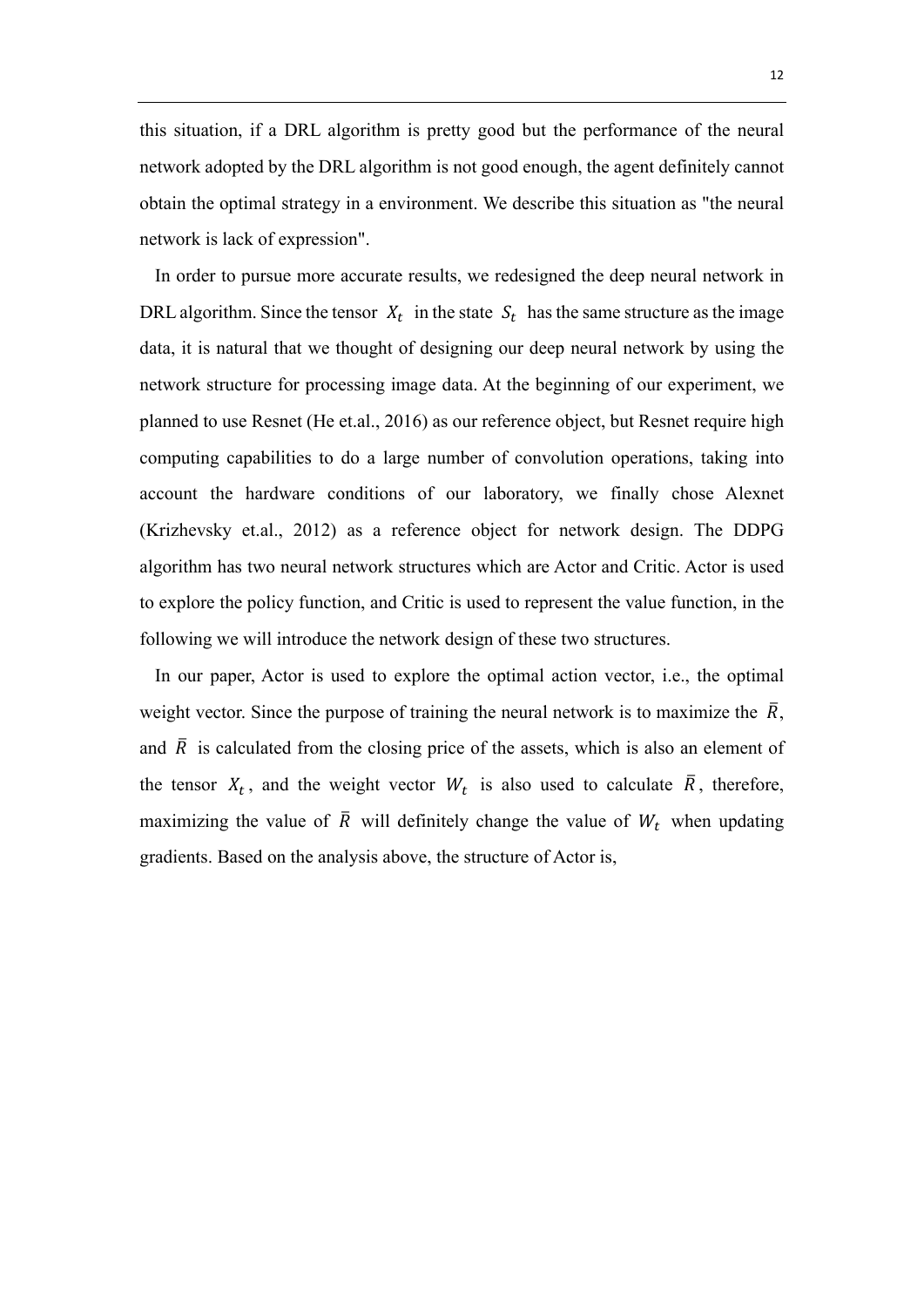

Figure 3.—The neural network structure of Actor

We do not take into account cash in the input data because the Actor neural network will directly output the optimized weight of cash. In particular, the activation function used for outputting weight vector is explained here, we have tried several activation functions, including softmax (need linear transformation), trigonometric sin (need to set the definition domain to break its periodicity), sigmoid (need linear transformation), tanh and relu (need linear transformation), and we finally found that relu have the highest performance among them.

Since the value range of the relu is  $[0, +\infty)$  and the value range of the weight vector is [-1,1], we first need to limit the value range of relu to [0,1], and get the new variable named relu  $[0,1]$ , then we change the value range of relu  $[0,1]$  to  $[-1,1]$ , through this linear transformation we finally get the activation function:relu\_[−1,1], its calculation formula is

$$
relu[-1,1] = 2(\text{relu}[0,1] - 0.5) \tag{16}
$$

Critic represents the action-value function, which is used to evaluate the quality of the action  $A_t$  in the state  $S_t$ . Therefore, both tensor  $X_t$  which represents state, and tensor  $W_t$  which represents action, are the elements of Critic's input data. The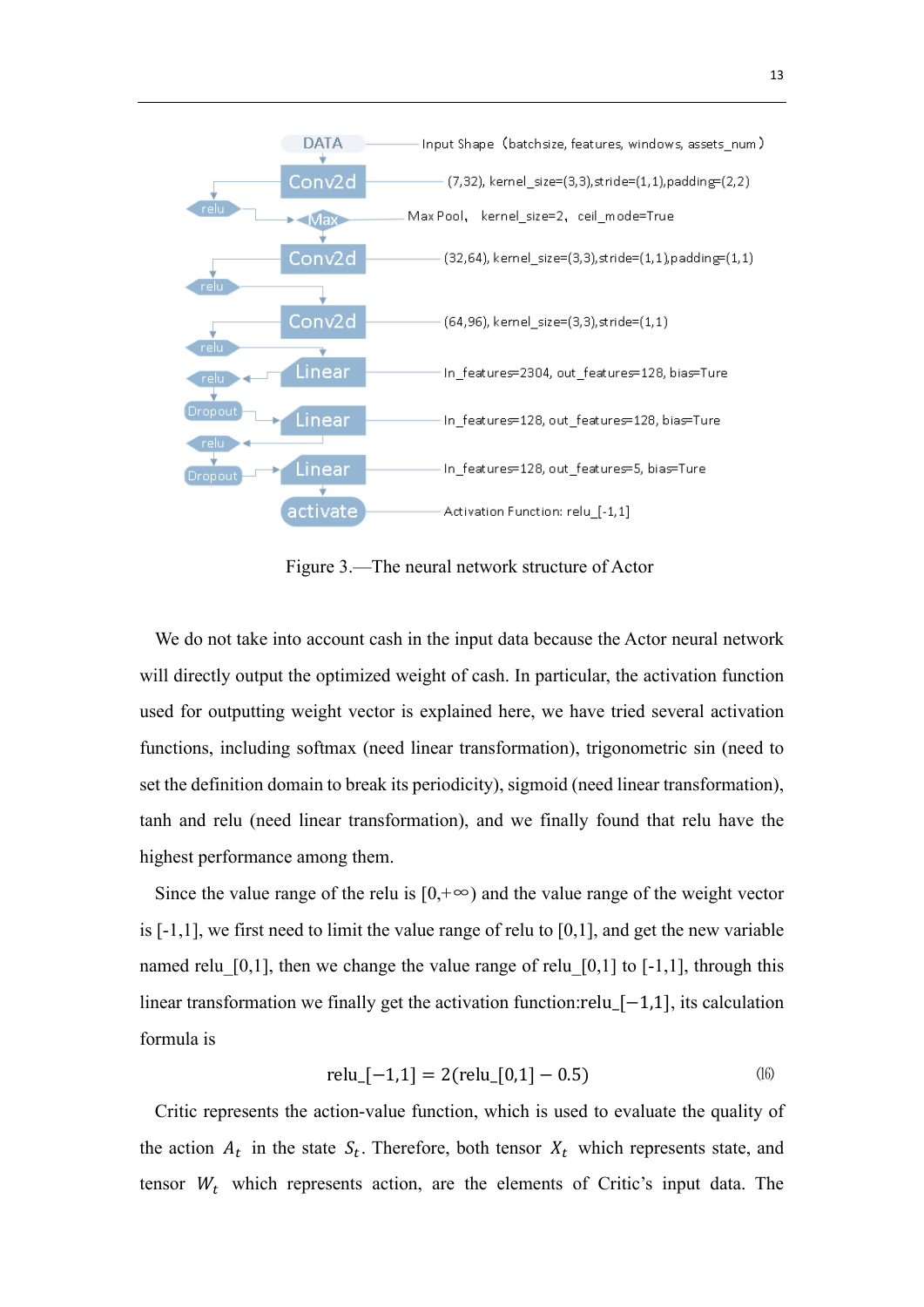structure of Actor is,



Figure 4.—The neural network structure of Critic

The network structure of Critic is similar to that of Actor, with some simplification of the parameters, and finally the action-value is obtained directly through the linear layer not the activation function, this is different from Actor. It is important to note that the way to combine  $W_t$  and  $X_t$  as input data of Critic, here we directly replicate  $W_t$ 50 times in the longitudinal direction and insert it into the tensor  $X_t$  as a feature layer.



Figure 5.—Critic's input data structure

Look at Figure 5, it is equivalent to add a new channel to the tensor  $X_t$ , i.e., add a new feature layer to  $X_t$ . In this paper, a portfolio includes 4 risky assets (3 stocks + 1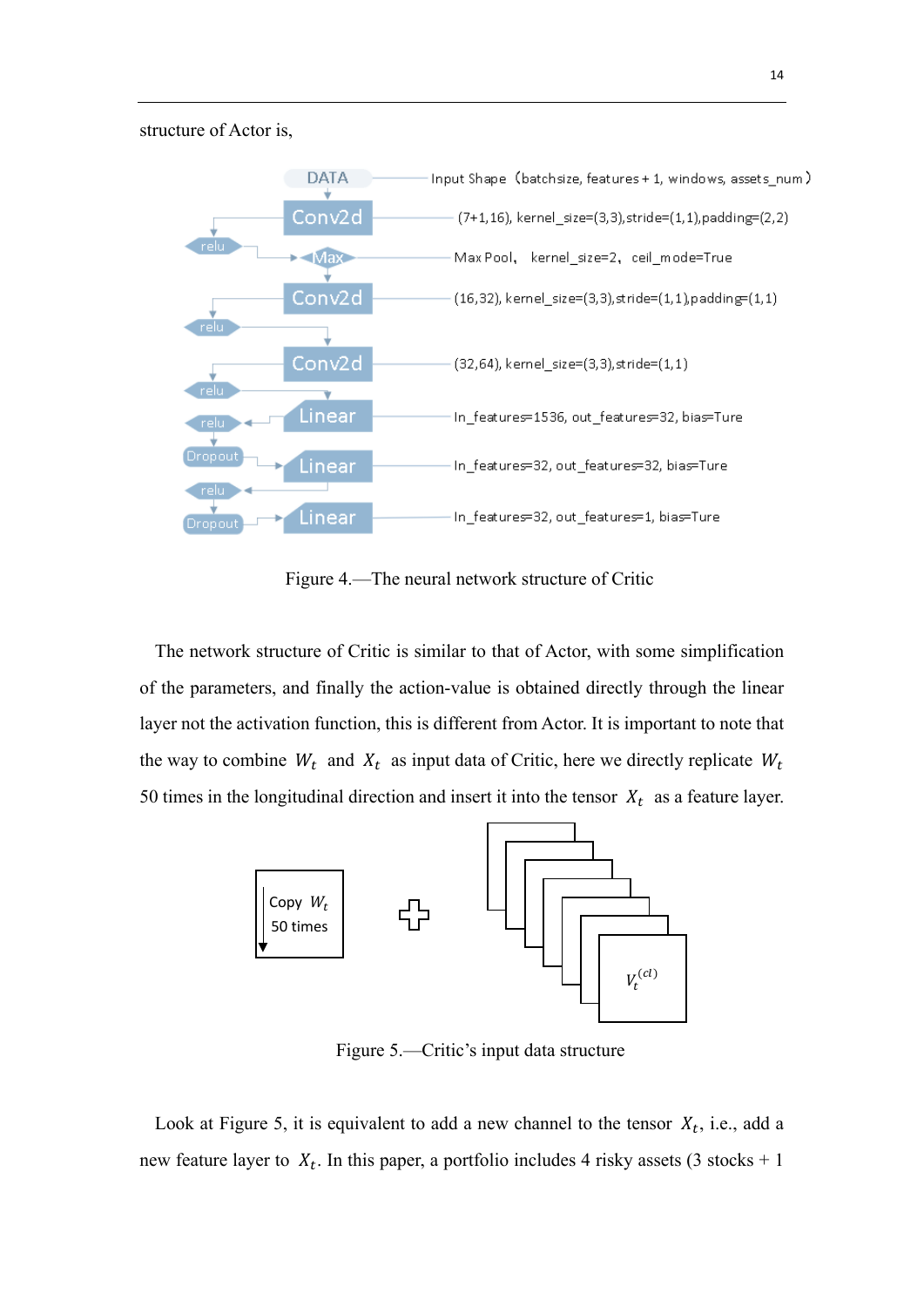stock index), if the numbers of asset are changed, the network parameters of Actor and Critic need to be modified accordingly.

#### 4. Experiments

### *4.1. Data selection, pre-processing, and hypotheses*

In order to randomly select a stock, we first find the CSI500 constituent section in the brokerage client, in which each stock is numbered from 1 to 500, and each number uniquely corresponds to a stock. Then we use numpy.random.randint( $500$ , size=3) which is a function of Python to select three random numbers, which have a one-to-one correspondence with the stock's section number in CSI500's constituent section. To ensure that the number of training sample is as large as possible, we only select stocks whose listing date is before December 31, 2009. If a randomly selected stock does not meet this condition, we will continue to search for stocks by adding +1 to the stocks section number until we find a stock that meets the listing date requirement. Repeat this selection process four times, and each selection constitutes a randomly selected portfolio. Each portfolio includes the CSI300 and 3 randomly selected constituents of CSI500, and the stocks in each portfolio are all not repeating.

Since the stocks are the constituents of CSI500, the stock can be shorted. Our data comes from the Wind database, and all missing values of asset are filled with zero. Specially, since CSI300 does not have the attributes of PE, PB and Turnover, all these attributes of CSI300 are filled with zero. We also assumed that all risky assets are liquid enough, each trading is executed immediately, and the trade does not cause a market impact.

#### *4.2. Performance Metrics*

Our purpose is to verify whether a randomly selected portfolio's rate of return can outperform the market's average rate of return by using DRL, therefore, we chose the following metrics,

- 1. E(R\_SIMPLE\_D): Daily simple rate of return,
- 2. E(R LOG D): Daily logarithmic rate of return,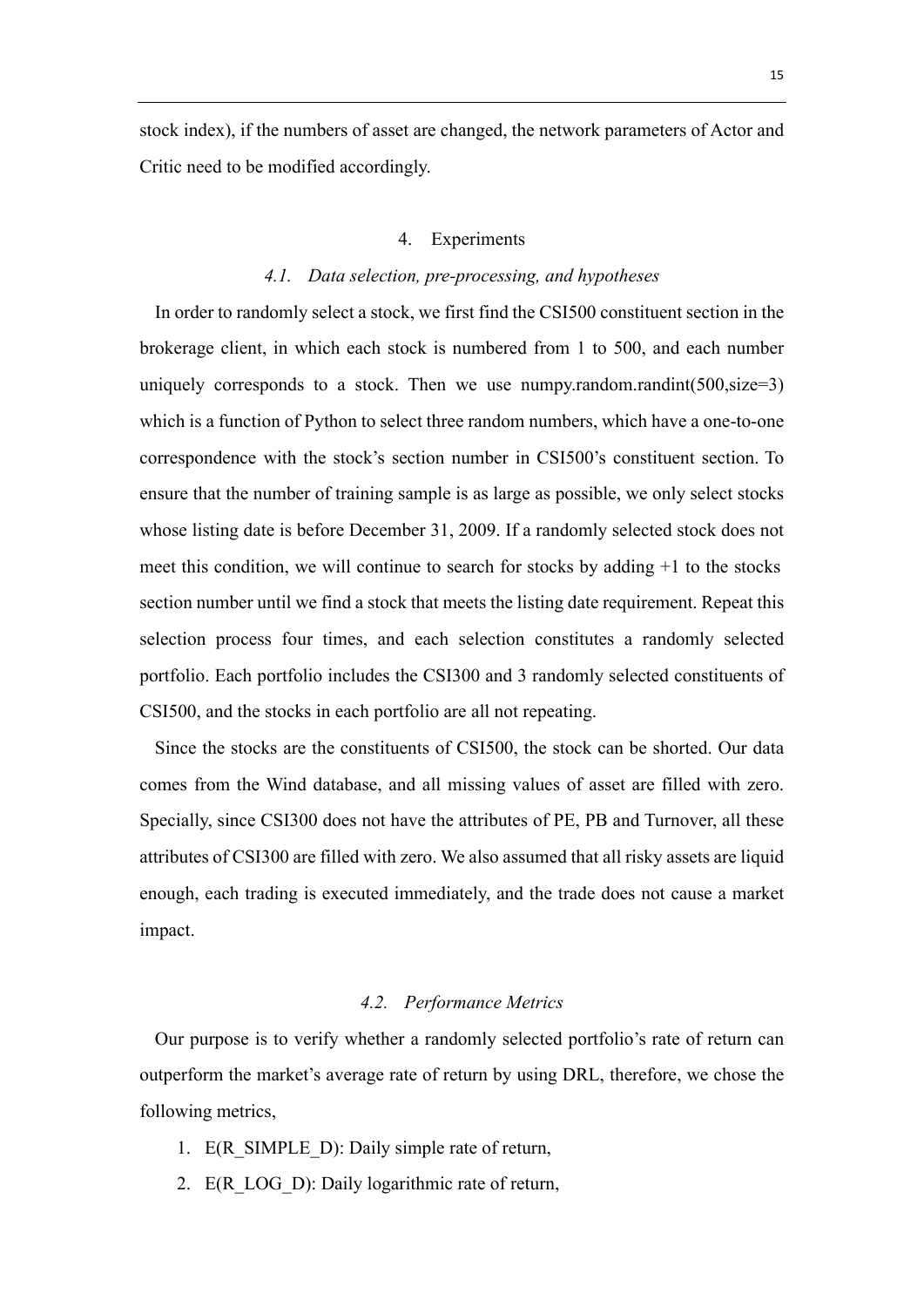- 3. SHARPE\_SIMPLE\_AN: Annualized Sharpe ratio using simple return,
- 4. SHARPE LOG AN: Annualized Sharpe ratio using logarithmic return,
- 5. SORTINO\_SIMPLE\_AN: Annualized Sortino ratio using simple return,
- 6. SORTINO\_LOG\_AN: Annualized Sortino ratio using logarithmic return,
- 7. MDD: Maximum drawdown is the maximum observed loss from a peak to a trough of an asset being traded.

### *4.3. Artificial Intelligence Verification Experiment*

In the experiments, we randomly select 3 stocks which are constituents of CSI500 to construct a portfolio with CSI300, repeat the randomly selected process 4 times, and then observe the results. We only consider the stamp duty and commission fees with regard to transaction cost. We set the rate of stamp tax at 2‰ when selling or buying, and set the commission rate at 5‱ when trading, therefore, the transaction cost is  $2\%$ -5‱=2.5‰ for every single asset being traded, i.e.,  $\mu_t = 0.0025$ . Such transaction cost is actually at a very high level in China's stock market.

In the DDPG algorithm, the agent interacts with the environment when training, and the interaction data will be saved in the experience replay buffer. In order to avoid overfitting, we randomly sample a continuous piece of data in the training set for each training episode, and we find that the length of the training data is around 252 trading days raises better experimental results. It may be related to the fact that there are 252 trading days per year. Therefore, we set that there are 252 trading days in each randomly sampled episode during training, i.e., steps = 252.

4.3.1. Experiment 1.

Assets in portfolio: 000813, 002110, 600315, and CSI300. Training Period: January 28, 2007 to November 1, 2018 Testing Period: July 22, 2019 to August 4, 2020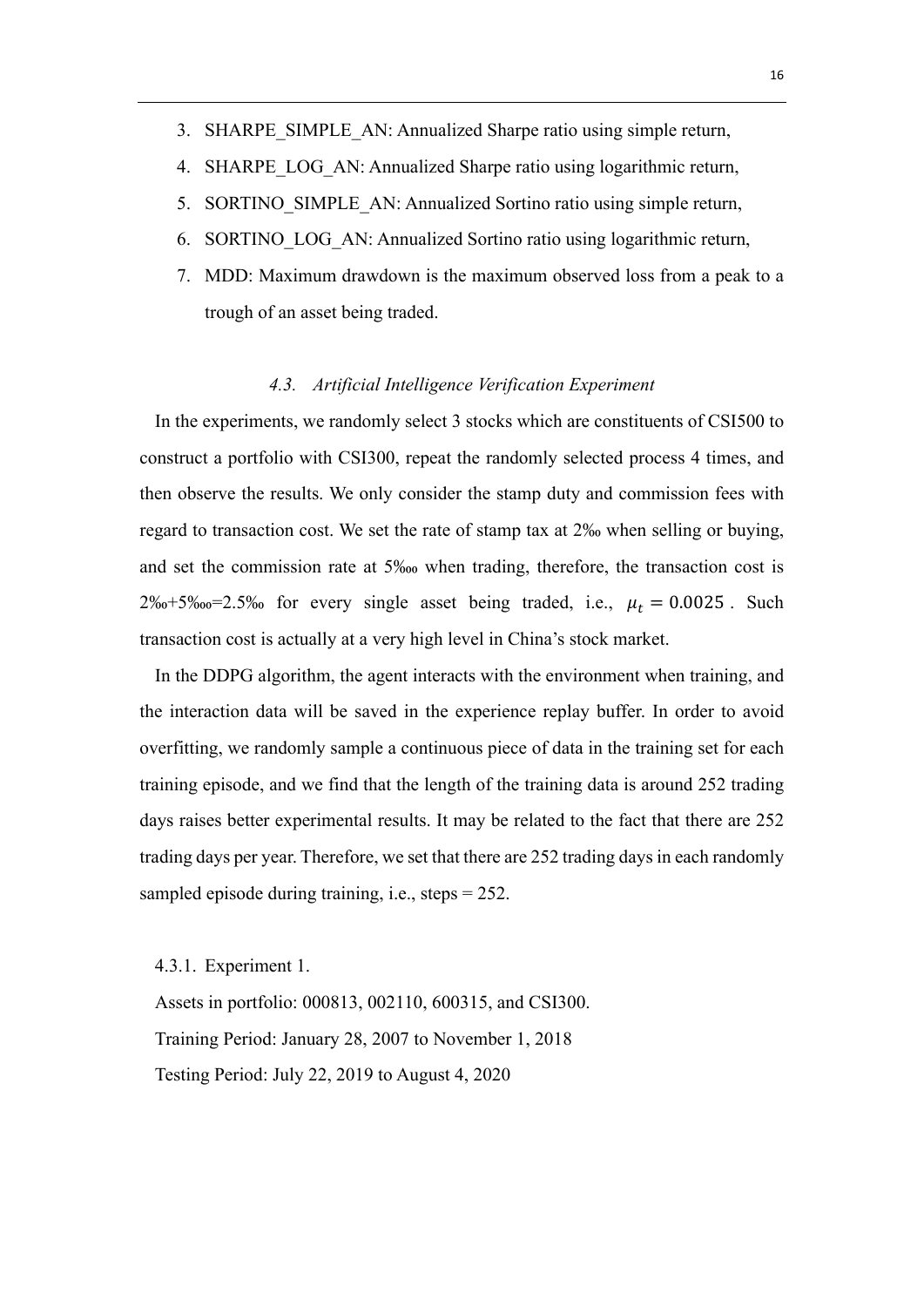

Figure 5.—Backtest Performance: price vs. weights for stochastic portfolio 1

The backtest results shows that each weight of asset in stochastic portfolio 1 maintains a fixed value at the beginning of the trade with *W\_CASH*=0, *W\_002110*=0.25, *W\_000813*=-0.25, *W\_600315*=0.25, and *W\_CSI300*=0.25.

# TABLE Ι

### RATE OF RETURN COMPARISION BETWEEN PORTFOLIO 1 AND CSI300

|                          | PORTFOLIO <sub>1</sub> | CSI300    |
|--------------------------|------------------------|-----------|
| $E(R \text{ SIMPLE } D)$ | 0.000532               | 0.000259  |
| $E(R$ LOG D)             | 0.000460               | 0.000071  |
| SHARPE SIMPLE AN         | 0.706330               | 0.210771  |
| SHARPE LOG AN            | 0.611018               | 0.058318  |
| SORTINO SIMPLE AN        | 1.019601               | 0.355126  |
| SORTINO LOG AN           | 0.868213               | 0.095396  |
| MDD                      | 11.443897%             | 9.916018% |

4.3.2. Experiment 2.

Assets in portfolio: 002078, 002221, 601866, and CSI300

Training Period: March 6, 2008 to December 27, 2018

Testing Period: March 18, 2019 to March 30, 2020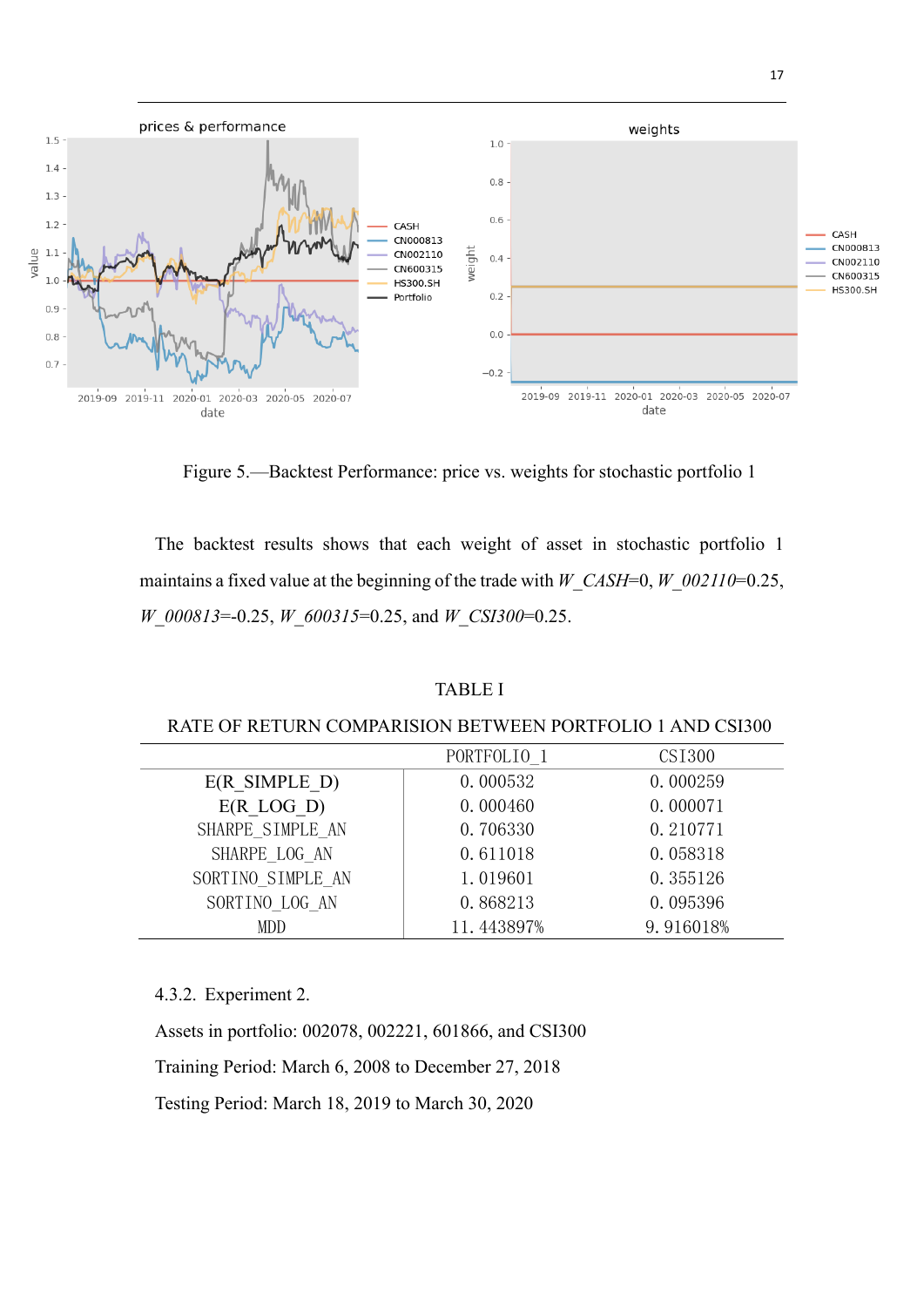

Figure 6.—Backtest Performance: price vs. weights for stochastic portfolio 2

The backtest results shows that each weight of asset in stochastic portfolio 2 maintains a fixed value at the beginning of the trade with *W\_CASH*=0, *W\_002078*=0.25, *W\_002221*=0.25, *W\_601866*=-0.25, and *W\_CSI300*=0.25.

# TABLE ΙΙ

### RATE OF RETURN COMPARISION BETWEEN PORTFOLIO 2 AND CSI300

|                          | PORTFOLIO <sub>2</sub> | CSI300      |
|--------------------------|------------------------|-------------|
| $E(R \text{ SIMPLE } D)$ | 0.000926               | 0.000138    |
| $E(R$ LOG D)             | 0.000878               | $-0.000019$ |
| SHARPE SIMPLE AN         | 1.502664               | 0.122694    |
| SHARPE LOG AN            | 1.427660               | $-0.016757$ |
| SORTINO SIMPLE AN        | 2.572843               | 0.209355    |
| SORTINO LOG AN           | 2.410039               | $-0.027752$ |
| MDD                      | 13.549734%             | 10.589726%  |

# 4.3.3. Experiment 3

Assets in portfolio: 002294, 300010, 601005 and CSI300.

Training Period: November 1, 2009 to April 1, 2019.

Testing Period: June 12, 2019 to June 23, 2020.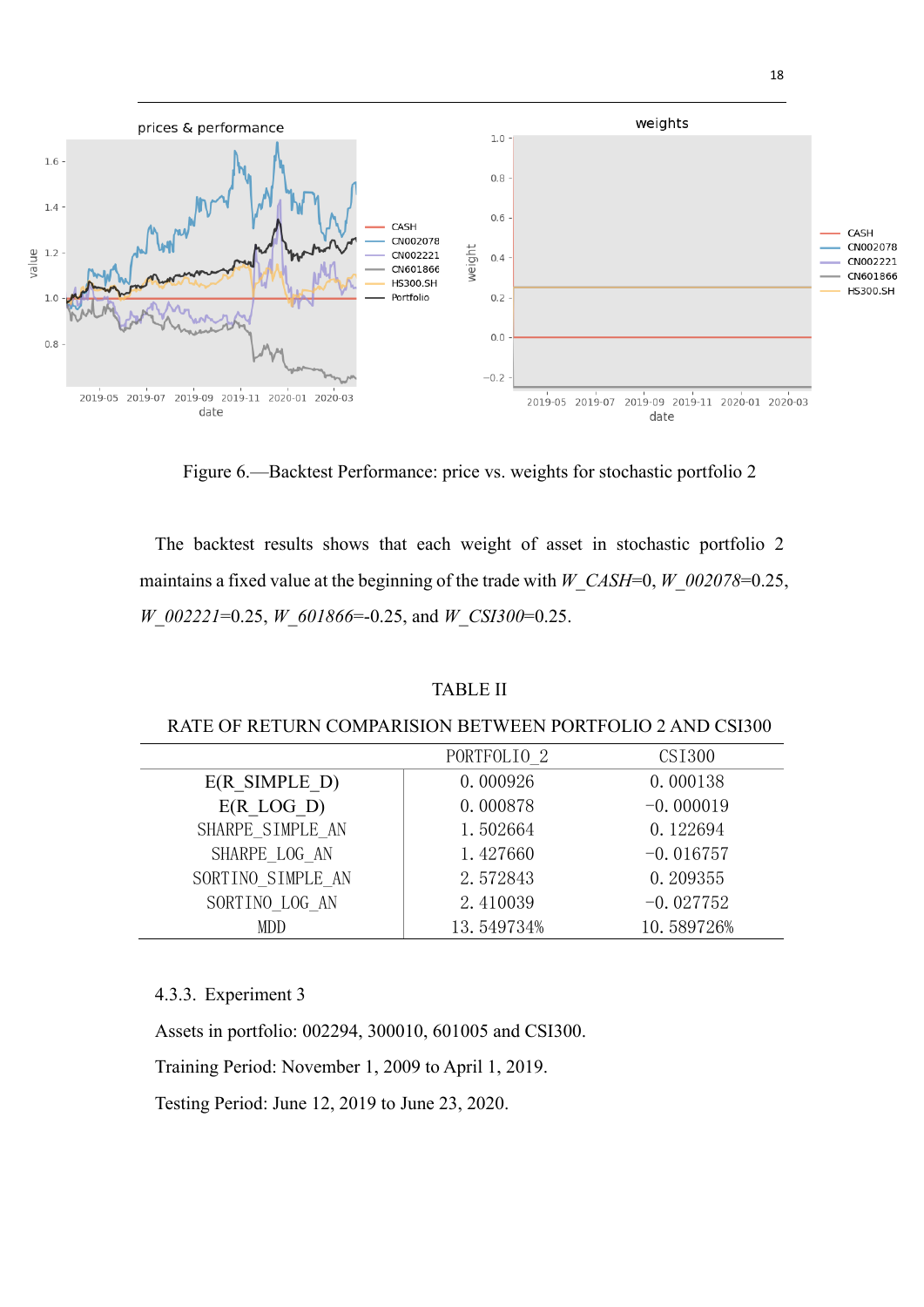

Figure 7.—Backtest Performance: price vs. weights for stochastic portfolio 3

The backtest results shows that each weight of asset in stochastic portfolio 3 maintains a fixed value at the beginning of the trade with *W\_CASH*=0.2, *W\_002294*=0.2, *W\_300010*=0.2, *W\_601005*=0.2, and *W\_CSI300*=-0.2.

# TABLE ΙΙΙ

### RATE OF RETURN COMPARISION BETWEEN PORTFOLIO 3 AND CSI300

|                          | PORTFOLIO <sub>3</sub> | CSI300    |
|--------------------------|------------------------|-----------|
| $E(R \text{ SIMPLE } D)$ | 0.000793               | 0.000187  |
| $E(R$ LOG D)             | 0.000735               | 0.000005  |
| SHARPE SIMPLE AN         | 1.166291               | 0.154379  |
| SHARPE LOG AN            | 1.082869               | 0.004151  |
| SORTINO SIMPLE AN        | 1.892028               | 0.261538  |
| SORTINO LOG AN           | 1.730669               | 0.006823  |
| MDD                      | 10.377323%             | 9.916018% |

# 4.3.4. Experiment 4

Assets in portfolio: 002002, 300026, 600266 and CSI300.

Training Period: November 1, 2009 to April 1, 2019.

Testing Period: June 12, 2019 to June 23, 2020.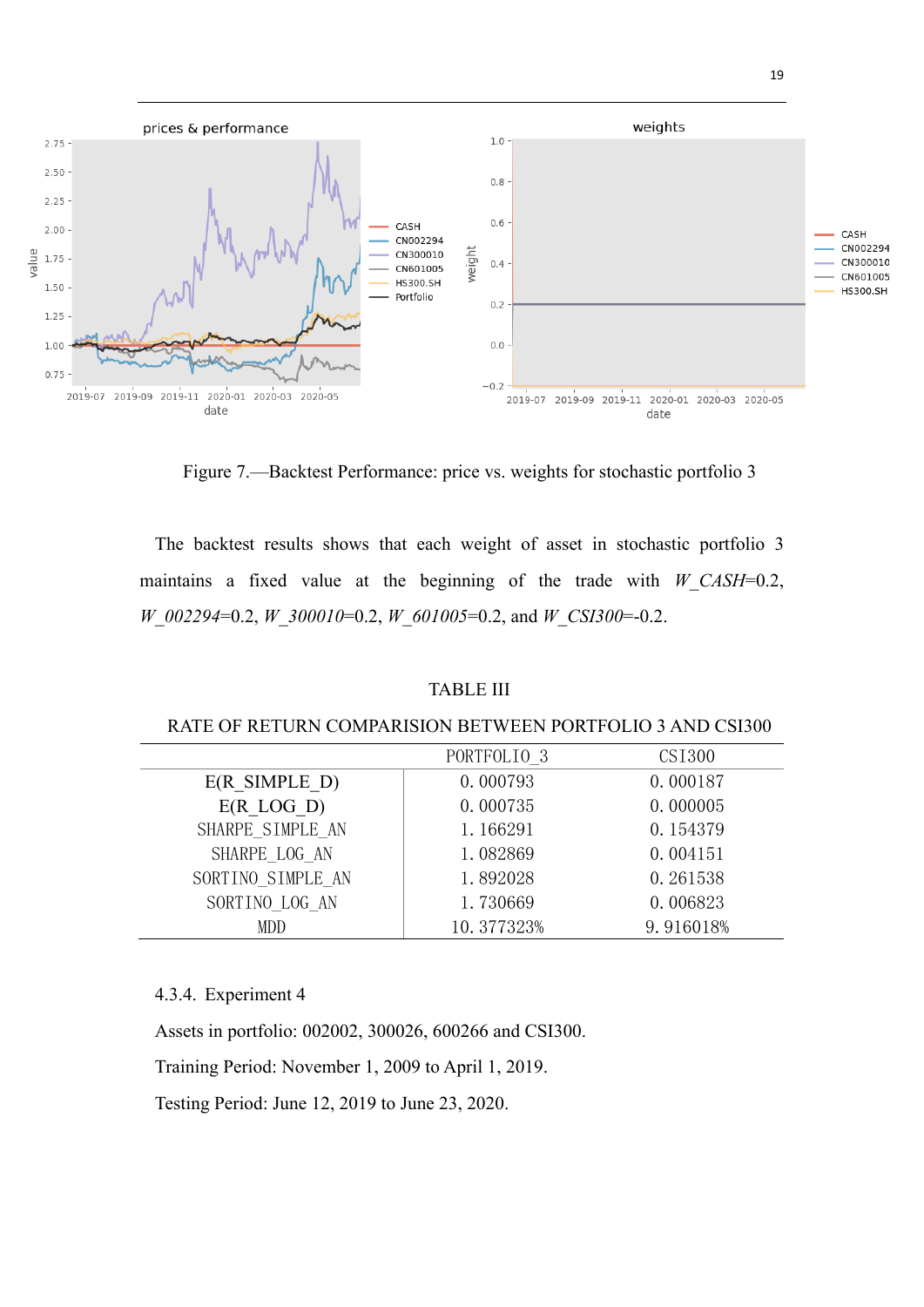

Figure 8.—Backtest Performance: price vs. weights for stochastic portfolio 4

The backtest results shows that each weight of asset in stochastic portfolio 4 maintains a fixed value at the beginning of the trade with *W\_CASH*=0.2, *W\_002002*=0.2, *W\_300026*=0.2, *W\_600266*=-0.2, and *W\_CSI300*=0.2.

# TABLE ΙV

#### RATE OF RETURN COMPARISION BETWEEN PORTFOLIO 4 AND CSI300

|                          | PORTFOLIO 4 | CSI300    |
|--------------------------|-------------|-----------|
| $E(R \text{ SIMPLE } D)$ | 0.000733    | 0.000187  |
| $E(R$ LOG D)             | 0.000679    | 0.000005  |
| SHARPE SIMPLE AN         | 1.122646    | 0.154379  |
| SHARPE LOG AN            | 1.043212    | 0.004151  |
| SORTINO SIMPLE AN        | 1.713515    | 0.261538  |
| SORTINO LOG AN           | 1.566536    | 0.006823  |
| MDD                      | 10.600436%  | 9.916018% |

The experiment results show that all four randomly selected portfolios outperform the CSI 300 in terms of return. Since we take the performance of CSI 300 as the measure of market return, and the constituents in CSI 300 are the high-quality stocks in Chinese stock market, therefore, the performance of CSI 300 is significantly better than the comprehensive performance of the market, our actual results are somewhat better than the experimental results. Based on our experimental results, we believe that a randomly selected portfolio can completely beat the market by using deep reinforcement learning.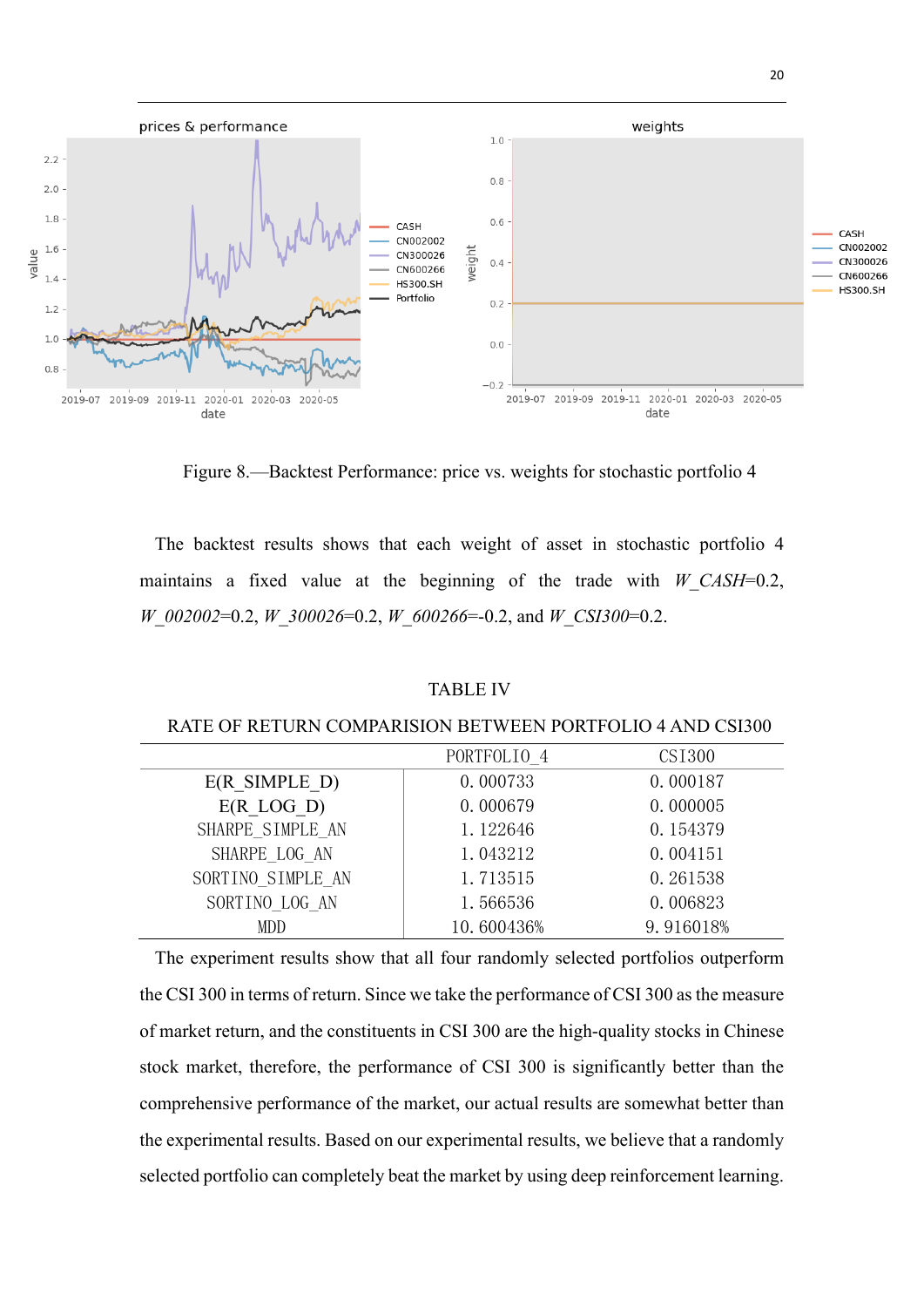The experimental results have some randomness, which is related to the algorithm of reinforcement learning, we did not choose relatively good results to show, but the other results are basically on a same level, even if the random selected portfolio's rate of return is worse than the CSI 300's, but not too much worse, we can revalidate it by adjusting the parameters or designing a more complex neural network structure.

In the Critic network designing, we adopt a simple method (directly copy the nearest weights 50 times) to insert the weight vector  $W_t$  to tensor  $X_t$ , which actually affects the recognition accuracy of the neural network. We can re-correct it, such as constructing a  $W_t$  tensor with chronological order, and insert it into the tensor  $X_t$ , which will theoretically achieve better results. It can be seen from the experimental results that the backtest period is in the range where the stock market fluctuates upward. and if the backtest period is in the bear market, it will perform better for the portfolio with shorting mechanism. In our experiments, we do not make the neural network more complex in order to obtain faster data processing speed. In practice, while ensuring no vanishing gradient or exploding gradient, we can change the parameters of the neural network or add more network layers to obtain better results. Even we can use Resnet to build our neural network., which is widely used in the field of image and vision processing, theoretically higher accuracy of data processing will be obtained.

# 5. Conclusion

Financial data usually have a very low signal-to-noise ratio, so most econometric studies draw conclusions based on noise rather than signal, which leads to frequent errors when buying or selling signal emerge, and makes investors miss opportunities to gain excess returns based on traditional econometric models. Our paper applies the current cutting-edge artificial intelligence technology, deep reinforcement learning, to allocate assets in portfolio. Regarding the entire portfolio trading process as a Markov Decision Process, therefore, the relevant theories and methods of reinforcement learning can be applied in portfolio management. The modeling in deep reinforcement learning includes the design of the four basic elements of the agent, state(environment), action and reward, as well as the application of reinforcement learning algorithms and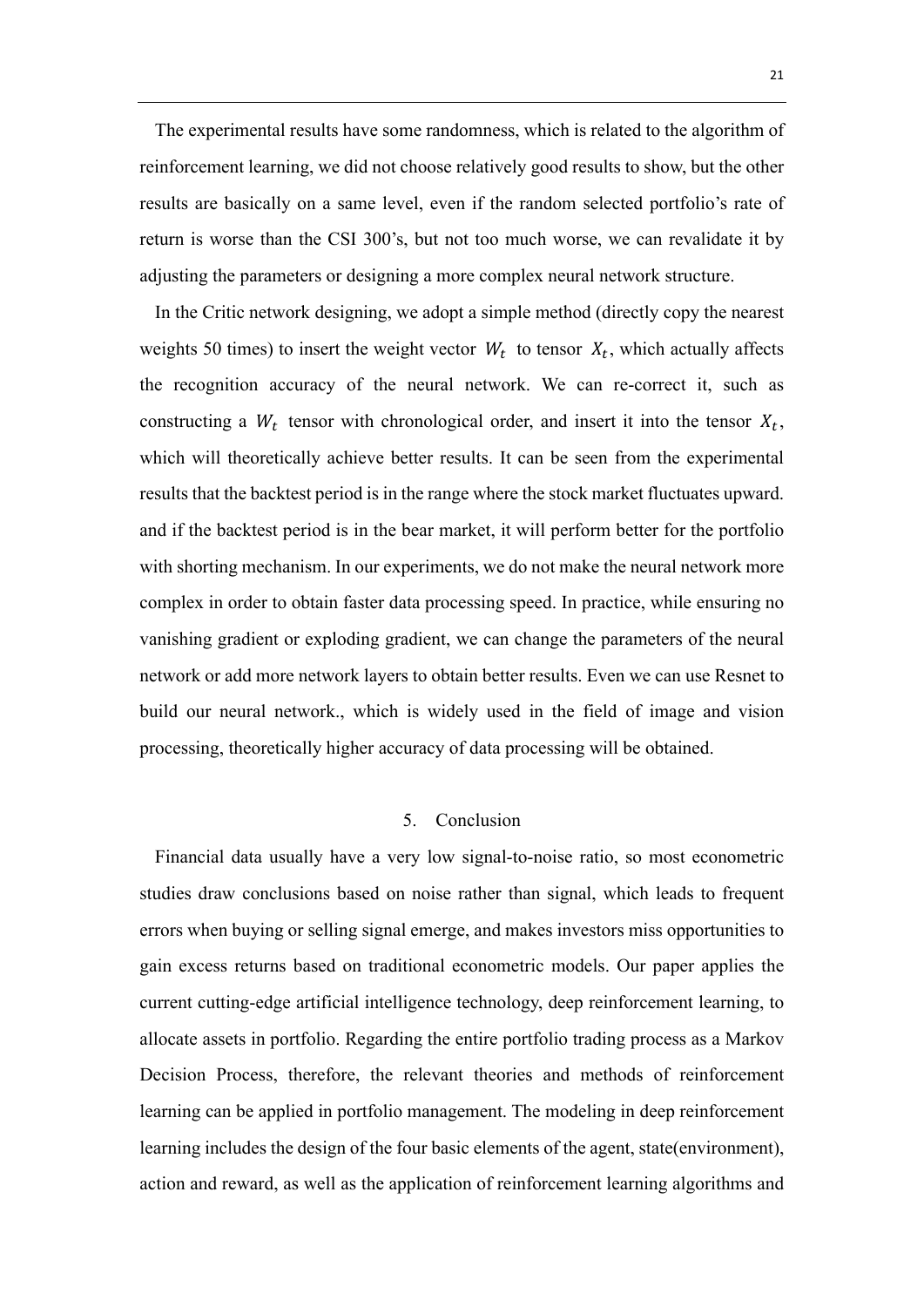the design of deep neural networks. After the modeling is completed, the agent can interact with the state to obtain intelligence. By adding shorting mechanism, arbitrage mechanism and optimizing neural network, we confirmed that we are able to find strategies that can outperform the market's average rate of return with current AI technology. In the backtest session, several randomly selected portfolios performed well, indicating the strong robustness of our model, as well as the powerful nonlinear processing and denoising capabilities of deep reinforcement learning.

In the section of designing state when modelling, we refer to previous methods to design the tensor  $X_t$  into a three-dimensional form to represent the state in which the agent is located. The structure of  $X_t$  has one more dimension than the widely used two-dimensional financial time series data, which facilitates us directly apply the deep neural networks used in image processing to avoid vanishing gradient or exploding gradient, and to fit the objective function more accurately. If there is no exploding gradient or vanishing gradient when updating gradients, a neural network can theoretically fit any function. And if we use a complex function to represent the personality and behavior of a person, theoretically, neural network can completely express the complex function. And if there is a certain strategy that is profitable in market, we can also use neural networks to express that strategy. In order to obtain enough data, we have certain requirements for the listing date of the stocks in portfolio. Theoretically, the more data and the richer features that data have, the better backtest performance of the model will be. The modeling mechanism belongs to the data-driven category. If the weight vectors are not restricted in the model, the backtest result will be very unstable, we think that is because the Alexnet we designed is lack of expression, therefore, we take the idea of Arbitrage Pricing Theory in our model. After adding an arbitrage mechanism to the weight vectors, the backtest results are greatly improved, and even if the randomly selected portfolio's rate of return does not outperform the market's rate of return, the total investment will remain largely in a no-loss/no-gain position at the end of the investment period.

From the available literature, deep learning has basically reached the same level as human in the field of image recognition, and vanishing gradient and exploding gradient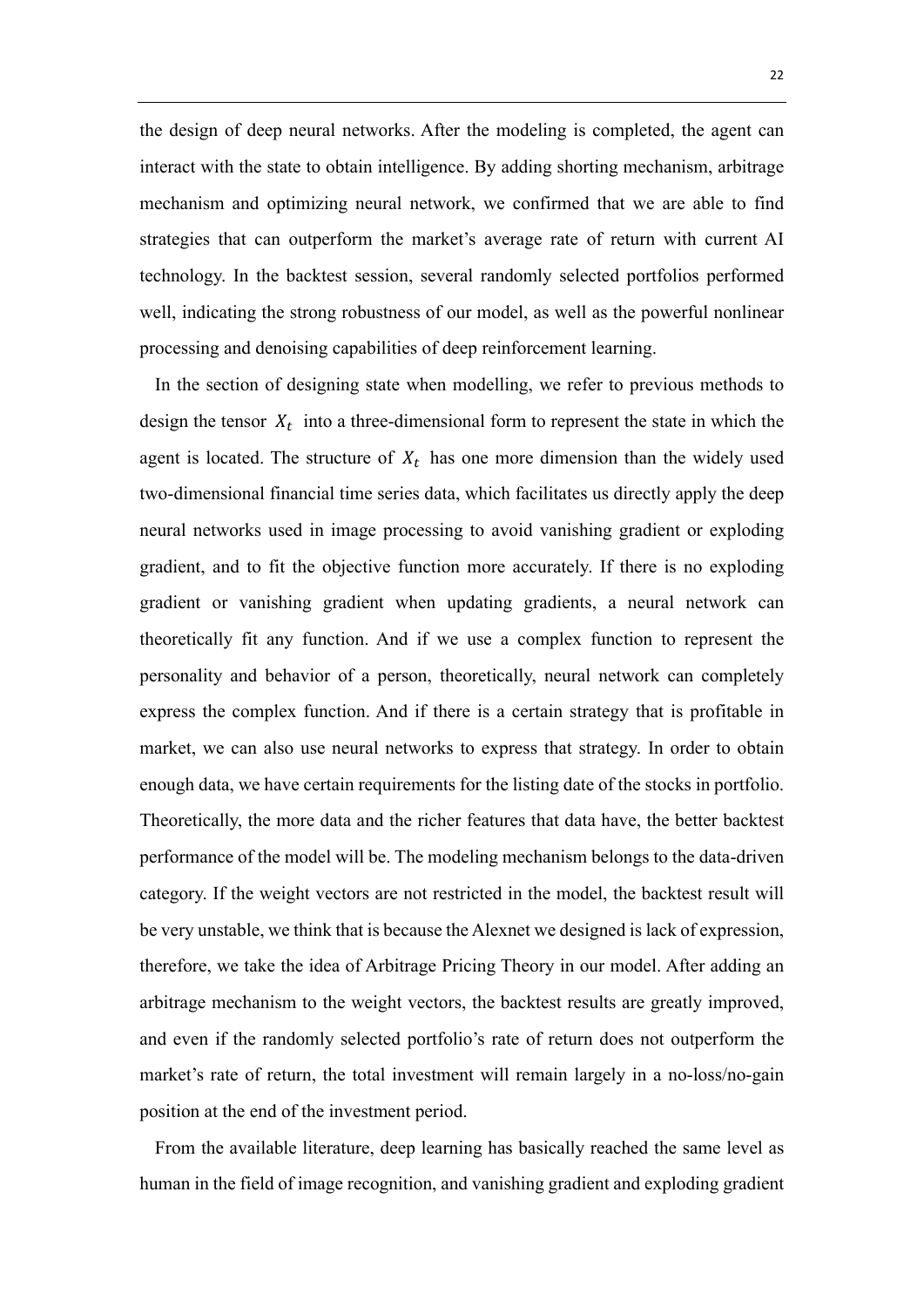have been basically solved when updating gradients, therefore, we believe that if the models obtained by using deep reinforcement learning do not work well, it is not because the current AI techniques cannot be applied in portfolio management, but rather that we are deficient in the design of models for deep reinforcement learning. Our research process was not smooth sailing, but based on our persistence after understanding the mathematical theory, we were able to get more satisfactory results only after adding arbitrage mechanism and image-processing neural network at the later stage of the research, and reinforcement learning is the key to help us find the optimal strategy. Reinforcement learning and deep learning are a perfect pair.

#### REFERENCES

- CHEN, B., AND J. PEARL (2013): "Regression and Causation: A Critical Examination of Six Econometrics Textbooks," *Real-World Economics Review, Issue*, 2-20.
- COLQUHOUN, D. (2014): "An Investigation of the False Discovery Rate and the Misinterpretation of P-Values," *Royal Society open science*, 1, 140216.
- DEMPSTER, M.A., AND V. LEEMANS (2006): "An Automated Fx Trading System Using Adaptive Reinforcement Learning," *Expert Systems with Applications*, 30, 543-552.
- DENG, Y., F. BAO, Y. KONG, Z. REN, AND Q. DAI (2016): "Deep Direct Reinforcement Learning for Financial Signal Representation and Trading," *IEEE transactions on neural networks and learning systems*, 28, 653-664.
- FAMA, E. F. (1970): "Efficient Capital Markets: A Review of Theory and Empirical Work," *The journal of Finance*, 25, 383-417.
- FILOS, A. (2019): "Reinforcement Learning for Portfolio Management," *arXiv preprint arXiv:1909.09571*.
- GUO, Y., X. FU, Y. SHI, AND M. LIU (2018): "Robust Log-Optimal Strategy with Reinforcement Learning," *arXiv preprint arXiv:1805.00205*.
- HARVEY, C. R., Y. LIU, AND H. ZHU (2016): "… and the Cross-Section of Expected Returns," *The Review of Financial Studies*, 29, 5-68.
- HE, K., X. ZHANG, S. REN, AND J. SUN (2016): "Deep Residual Learning for Image Recognition," 770-778.
- JIANG, Z., D. XU, AND J. LIANG (2017): "A Deep Reinforcement Learning Framework for the Financial Portfolio Management Problem," *arXiv preprint arXiv:1706.10059*.
- KRIZHEVSKY, A., I. SUTSKEVER, AND G. HINTON (2012): "Imagenet Classification with Deep Convolutional Neural Networks."
- LALOUX, L., P. CIZEAU, J.-P. BOUCHAUD, AND M. POTTERS (1999): "Noise Dressing of Financial Correlation Matrices," *Physical review letters*, 83, 1467.
- LIANG, Z., H. CHEN, J. ZHU, K. JIANG, AND Y. LI (2018): "Adversarial Deep Reinforcement Learning in Portfolio Management," *arXiv preprint arXiv:1808.09940*.
- LILLICRAP, T. P., J. J. HUNT, A. PRITZEL, N. HEESS, T. EREZ, Y. TASSA, D. SILVER, AND D. WIERSTRA (2015): "Continuous Control with Deep Reinforcement Learning," *arXiv preprint arXiv:1509.02971*.
- LIU,J., R. F. STAMBAUGH, AND Y. YUAN (2019): "Size and Value in China," *Journal of Financial Economics*, 134,